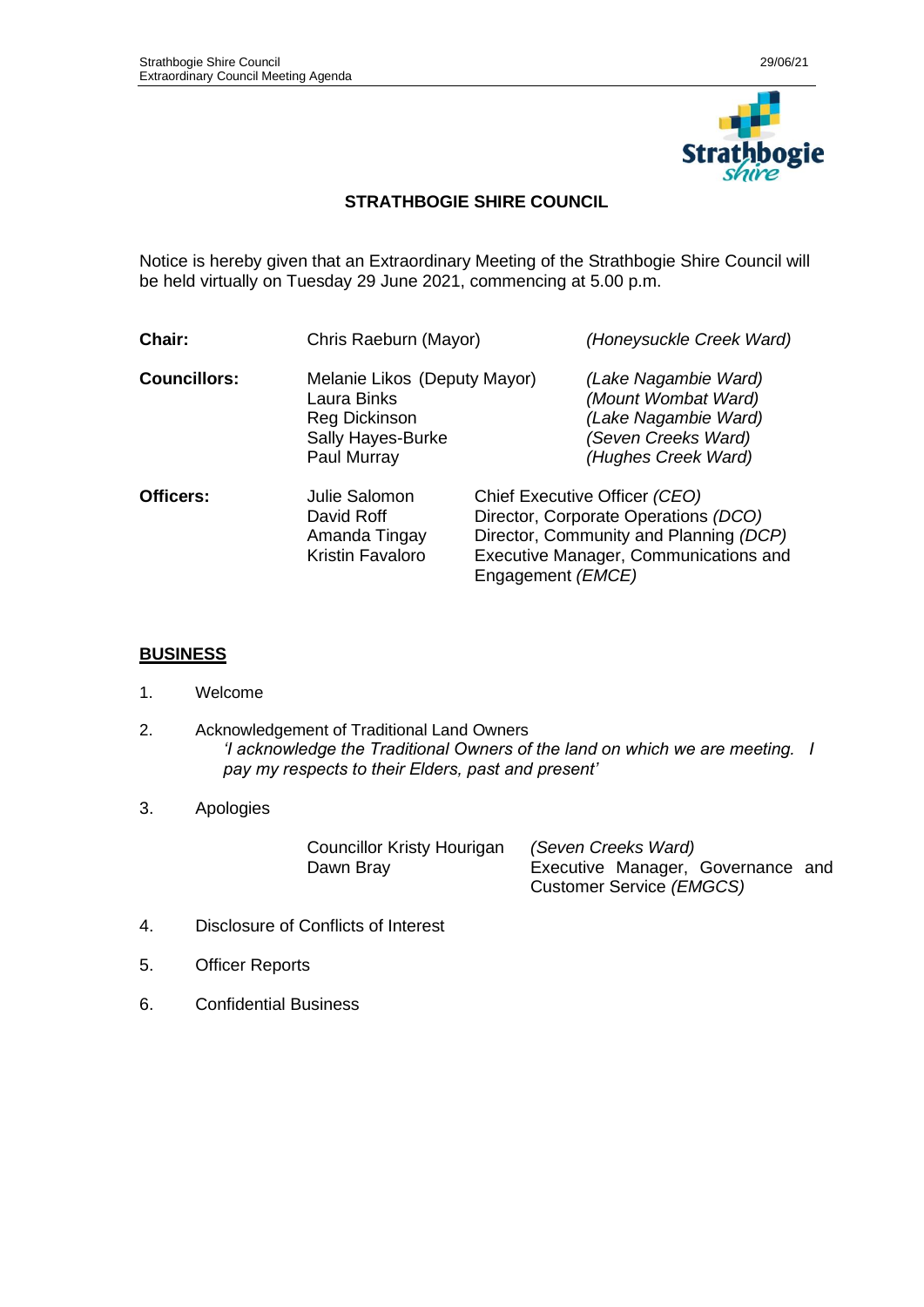Julie Salomon **CHIEF EXECUTIVE OFFICER**

25 June 2021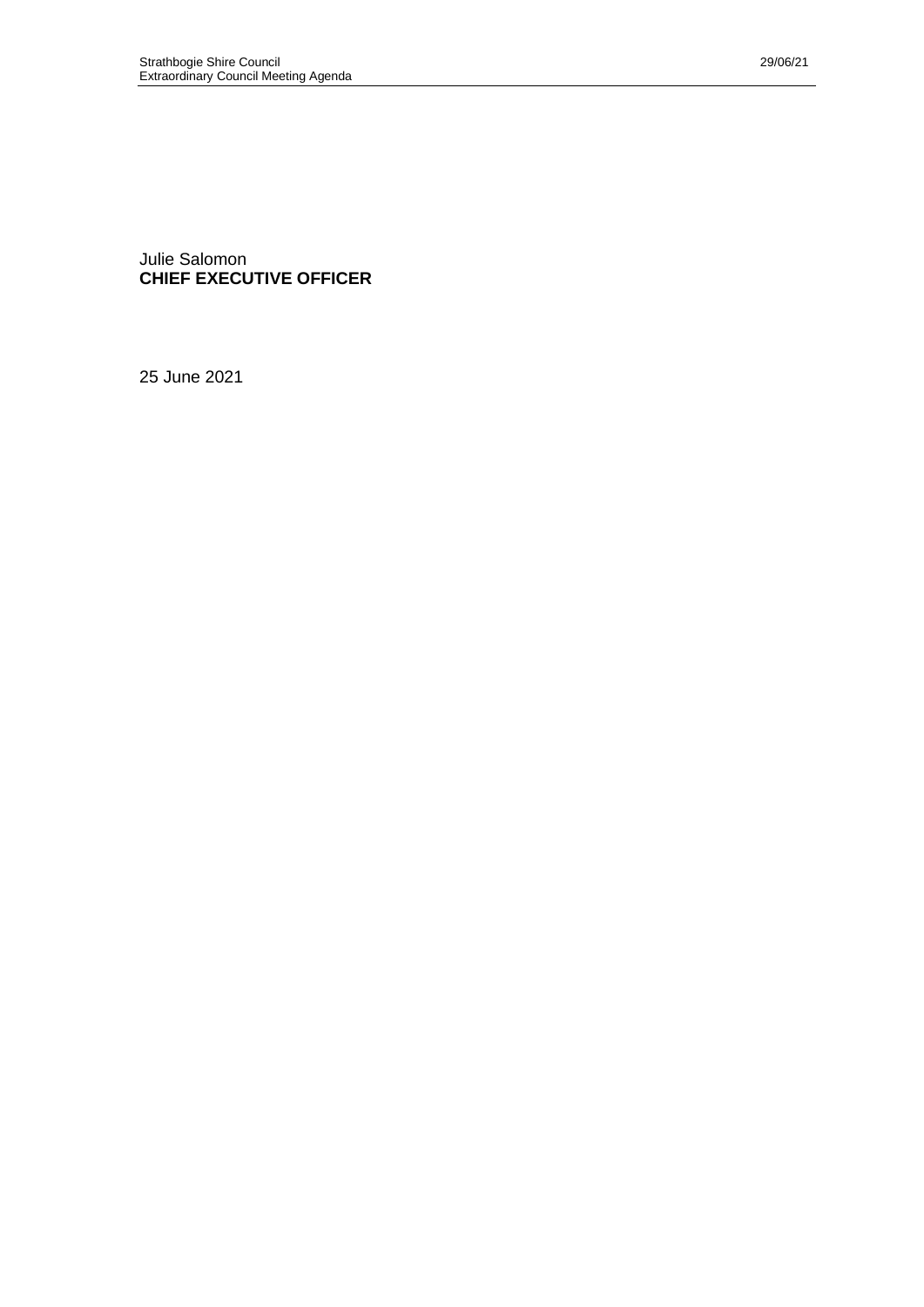## **REPORTS INDEX**

|    | <b>OFFICER REPORTS</b>                                                                                                                         |  |
|----|------------------------------------------------------------------------------------------------------------------------------------------------|--|
| 51 | Adoption of Budget, Revenue and Rating Plan, Fees and Charges<br>and Declaration of Rates and Charges for the 12 Months Ending 30<br>June 2022 |  |
| 52 | Determination of Mayoral and Councillor Allowances                                                                                             |  |
|    |                                                                                                                                                |  |
|    | <b>CONFIDENTIAL BUSINESS</b>                                                                                                                   |  |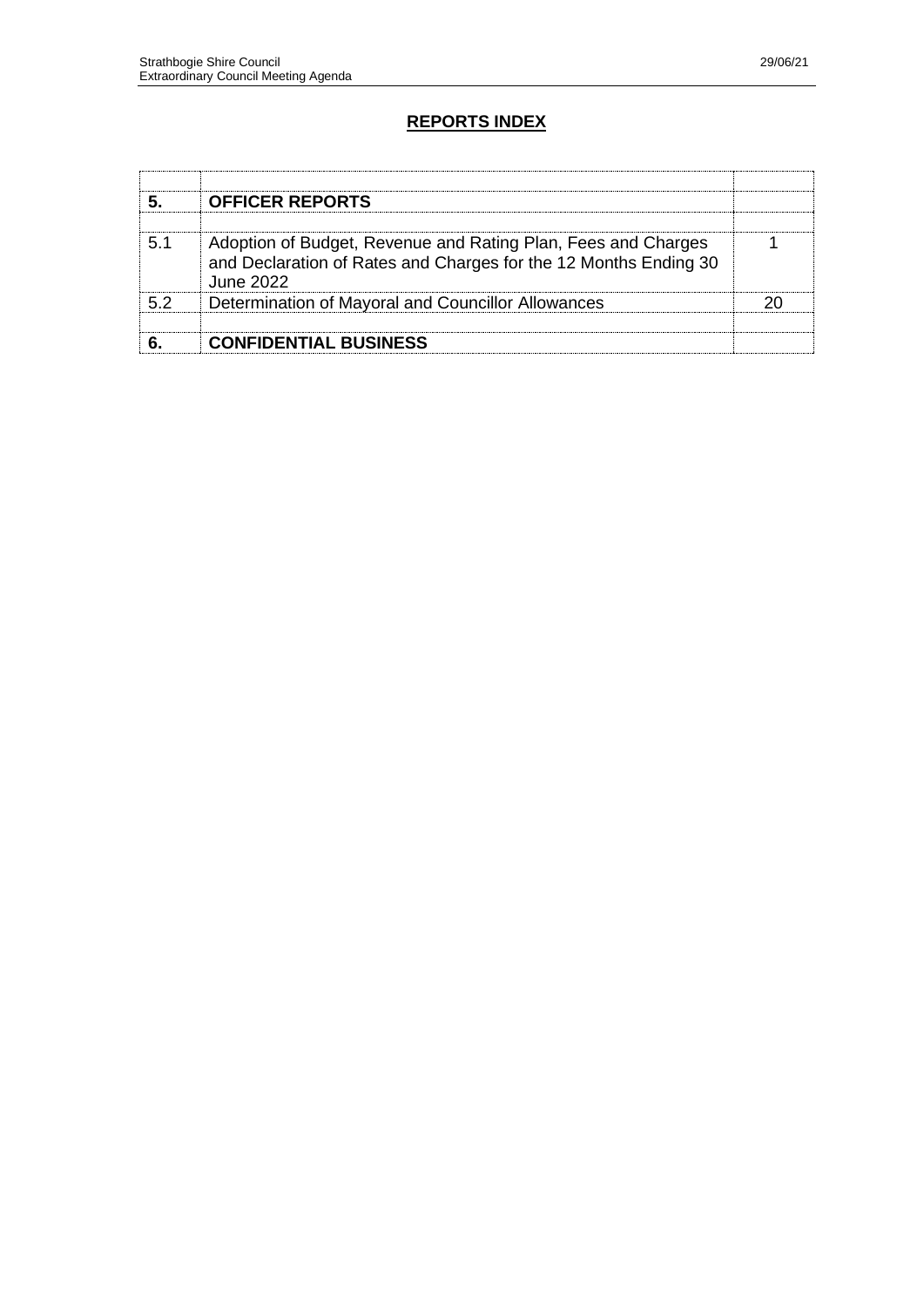# **5. REPORTS**

## **5.1 Adoption of Budget, Revenue and Rating Plan, Fees and Charges and Declaration of Rates and Charges for the 12 Months Ending 30 June 2022**

Responsible Director: Director Corporate Operations

## *EXECUTIVE SUMMARY*

Council has now complied with the legislative requirements for the preparation and public notification of its Budget for the twelve (12) months ending 30 June 2022.

The Draft Budget was considered at a meeting on 20 April 2021 and was placed on public exhibition for 28 days, with submissions closing on Monday 24 May 2021 Fifty-nine submissions to the draft Budget were received - a summary (Schedule 6) is attached and these have been considered by Council.

As a result of the submissions, a number of amendments to the advertised budget have been made and will be responded to individually. Some submissions have been addressed in future years. Recent receipt of Government funding has assisted in funding some of these initiatives.

As a result of submissions, the following changes have been made to the 2021/22 Draft Budget

| <b>Operating Expense</b>                                   |         |
|------------------------------------------------------------|---------|
| Street Tree Planting (4 years)                             | 35,000  |
| <b>Street Tree maintenance</b>                             | 27,382  |
| Painting and exhaust fans Nagambie Bowls Club              | 6,627   |
| Master Plan for Longwood Open Spaces                       | 20,000  |
| Street activation workshop and implementation              | 35,000  |
|                                                            | 124,009 |
| <b>Capital Expense</b>                                     |         |
| Sewer Euroa Tennis Club and vicinity (plus \$80,000 carry  | 95,000  |
| over)                                                      |         |
| Additional toilet Friendlies Reserve - further longer-term | 50,000  |
| planning to occur also                                     |         |
| <b>Ruffy Recreation Reserve Verandah</b>                   | 10,000  |
| Digital screen and projector - Avenel Hall                 | 13,000  |
| Tablelands Community Centre - additional funding to        | 4,007   |
| finalise kitchen renovation                                |         |
| Solar Battery Heat refuge Avenel Hall                      | 29,000  |
| Southern Aurora gardens viewing platform contribution      | 30,000  |
|                                                            | 231,007 |

In addition to these projects, a number of projects have been identified for detailed scoping, with a view to future consideration for funding.

Further amendments have been necessitated by:

- changed circumstances following the budget advertising including :
	- o grant for construction of Nagambie Foreshore path and associated expenditure
	- o Local Roads and Community Infrastructure funding available from January 2022 – projects to be scoped prior to allocation of funds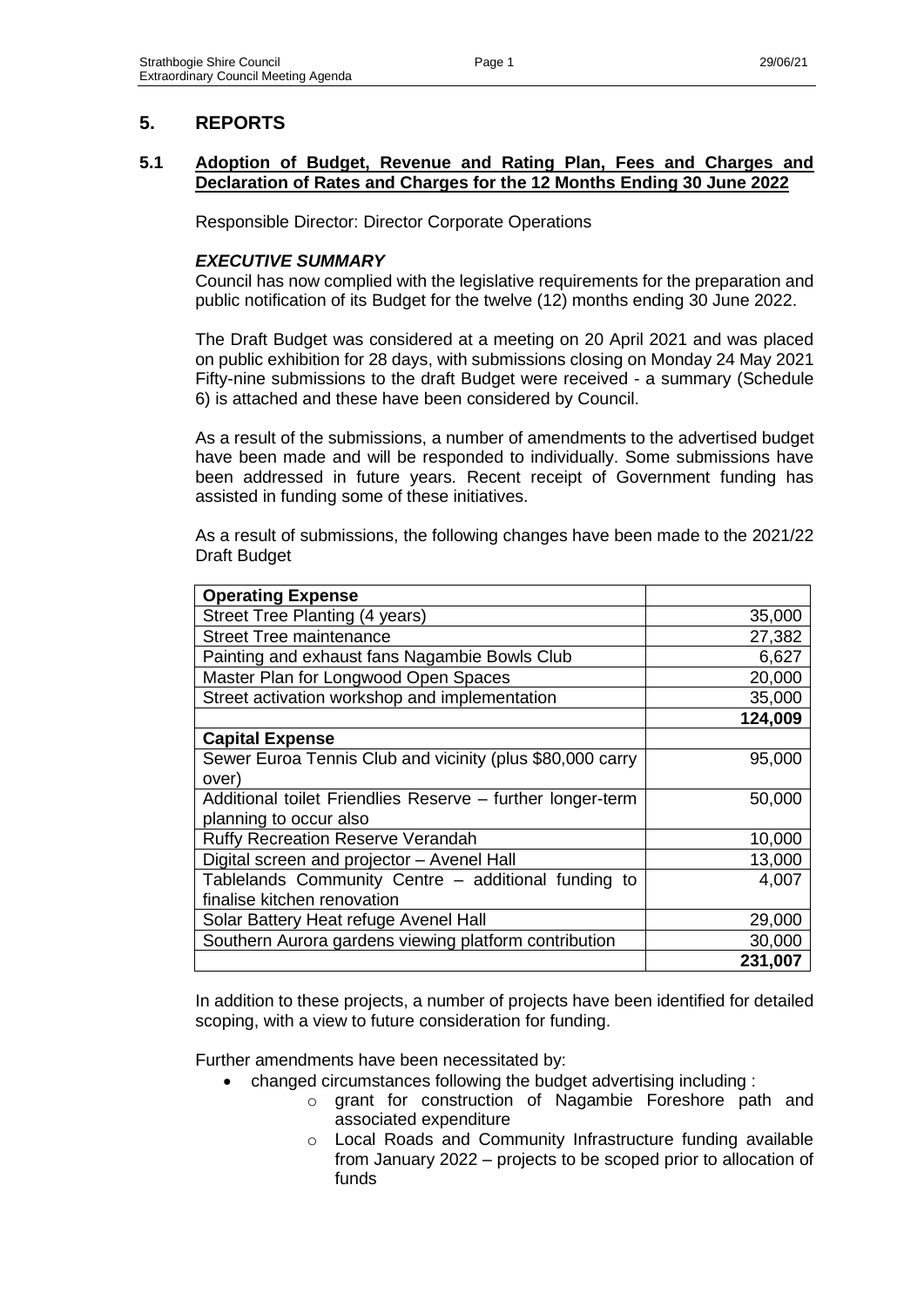- o Bringing forward of Grants Commission funding in Federal Budget (timing)
- o Other grants and associated expenditure
- o Increased provision for insurance costs
- o Review of predicted result for 2020/21

A summary of amendments is provided below:

## **Budget Reconciliation**

| <b>Operating Budget</b>                                                  | 2020/21 | 2021/22 | 2022/23 |  |
|--------------------------------------------------------------------------|---------|---------|---------|--|
|                                                                          | \$'000  | \$'000  | \$'000  |  |
| <b>Advertised</b>                                                        | 5002    | 2044    | 1567    |  |
| Grants NR-OP (State) - Greening<br>Euroa                                 |         | 30      |         |  |
| Grants NR-OP (State) - Growing Cooler<br><b>Green Urban Spaces</b>       |         | 60      |         |  |
| Roadside weeds spraying                                                  |         | (60)    |         |  |
| Rates                                                                    |         | 21      | 21      |  |
| Grants R-OP (Commw) - Grants<br><b>Commission - Financial Assistance</b> |         | (36)    |         |  |
| Grants NR-OP (State) - Women<br><b>Building Surveyors Program</b>        | 75      | 75      |         |  |
| <b>Building control</b>                                                  |         | (150)   | (52)    |  |
| Grants NR-OP (State) - Waterways<br>Management                           |         | 48      |         |  |
| Waterways management                                                     |         | (48)    |         |  |
| Grants R-OP (Commw) - Local Roads -<br><b>Financial Assistance</b>       |         | 18      |         |  |
| Strategic planning                                                       |         | (70)    |         |  |
| Grants NR-CP (State) - Nagambie<br>Foreshore Walk                        |         | 3,000   |         |  |
| Grants NR-CP (Commw) - LRCI<br>Infrastructure Funding-Stage 3            |         | 1,440   | 1,440   |  |
| Contributions - Nagambie foreshore<br>path                               |         | 98      |         |  |
| <b>Other Community Expenses</b>                                          |         | (16)    | (7)     |  |
| <b>Employee Expenses</b>                                                 |         | (11)    | (11)    |  |
| Employee Expenses On Costs                                               |         | (5)     | (5)     |  |
| <b>Grants-Others</b>                                                     |         | 15      |         |  |
| Street tree planting/maintenance<br>(additional budget)                  |         | (63)    | (99)    |  |
| Building maintenance (additional<br>budget)                              |         | (6)     | (6)     |  |
| Insurance premium increase                                               |         | (40)    | (40)    |  |
| Community workshops                                                      |         | (35)    | (25)    |  |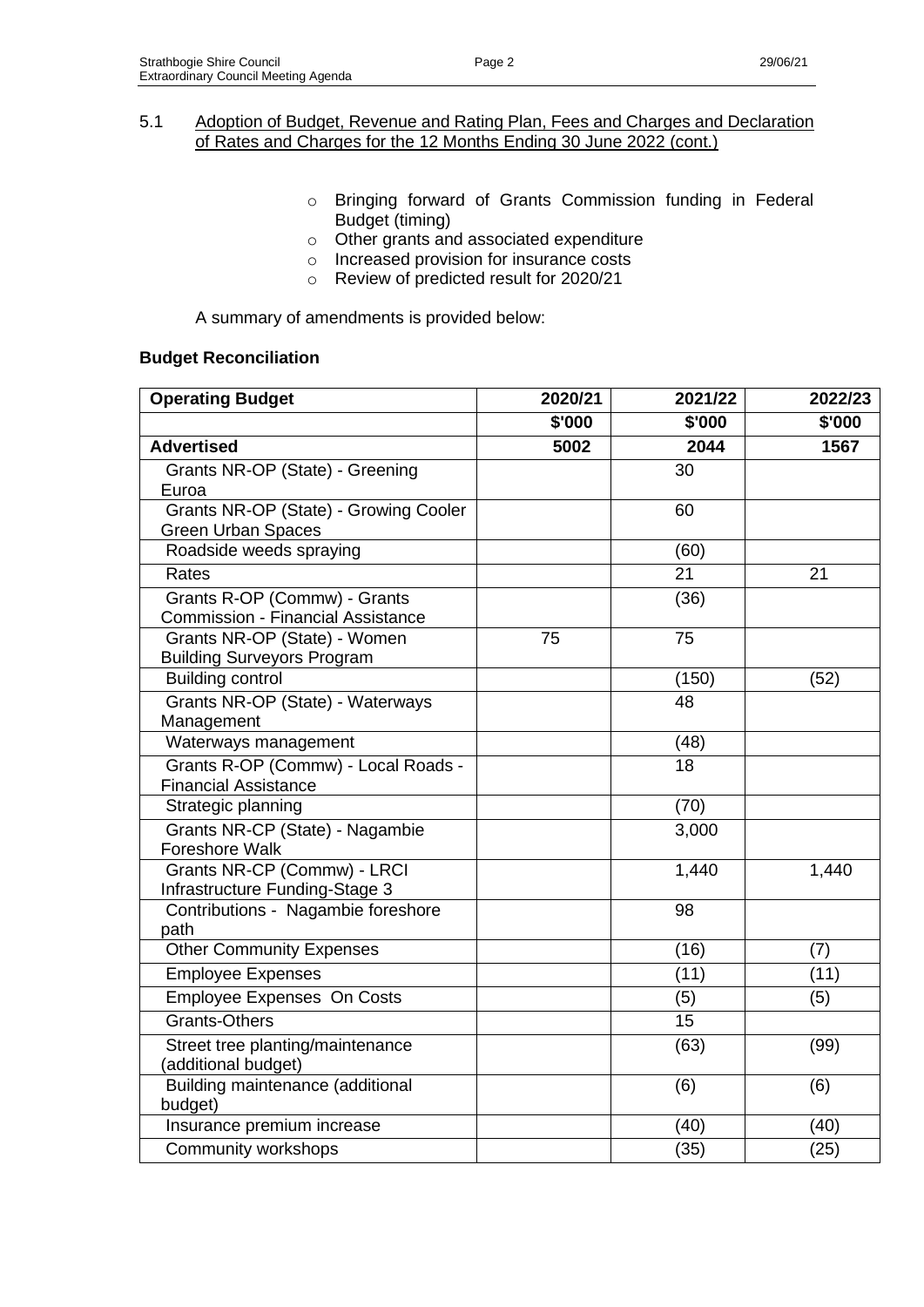| Community garden Euroa                 |                | (10)     |          |
|----------------------------------------|----------------|----------|----------|
| Master Plan for Longwood               |                | (20)     |          |
| Visitor economy                        |                | (15)     |          |
| Landfill rehabilitation design         | 380            |          |          |
| Contribution - Greening Euroa GVW      | (37)           |          |          |
| <b>Sustainability Service Delivery</b> | 44             |          |          |
| <b>Expenses</b>                        |                |          |          |
| Strategic planning                     | 70             |          |          |
| <b>Emergency management</b>            | (65)           |          |          |
|                                        | 467            | 4,220    | 1,216    |
| <b>Adopted budget</b>                  | 5,469          | 6,264    | 2,783    |
| <b>Cashflow</b>                        | 2020/21        | 2021/22  | 2022/23  |
|                                        | \$'000         | \$'000   | \$'000   |
| Advertised budget cash at the end      | 12046          | 6726     | 5233     |
| Changes in openning cash               | $\overline{0}$ |          | 697      |
|                                        |                | 6,162    |          |
| Rates                                  |                | 21       | 21       |
| <b>Grants Commission 50%</b>           | 2,918          | (2,918)  |          |
| COVID relief grant                     |                | 15       |          |
| <b>Hydrological Survey grant</b>       |                | 48       |          |
| Growing Greener spaces grant           |                | 60       |          |
| <b>Building Surveyor grant</b>         |                | 75       |          |
| <b>Grants Commission</b>               |                | 12       |          |
| Other grants                           | 42             | $\Omega$ | 212      |
| Other contribution (GMV)               |                | 98       | 102      |
| <b>Foreshore Path State</b>            | 2,400          | 300      | 300      |
| <b>Foreshore Path Fed</b>              | 280            | 70       |          |
| <b>Grants RLCI 3</b>                   |                | 1,440    | 1,440    |
| Other receipts                         | 92             | (11)     |          |
| Employee cost                          |                | (16)     | (16)     |
| Material and services                  | 440            | (543)    | (714)    |
| Other payments                         | (10)           | 21       | 22       |
| Capital works payments                 |                | (4, 311) | (1, 594) |
| Net change                             | 6162           | 523      | 470      |
| Adjusted budget cash at the end        | 18208          | 7249     | 5703     |

In accordance with Section 94 of the Local Government Act 2020, Council is required to adopt the budget by 30 June 2021, and give public notice of its decision.

A copy of the adopted Strathbogie Shire Council 2021/22 Budget will be appended to the Minutes of the meeting for identification purposes.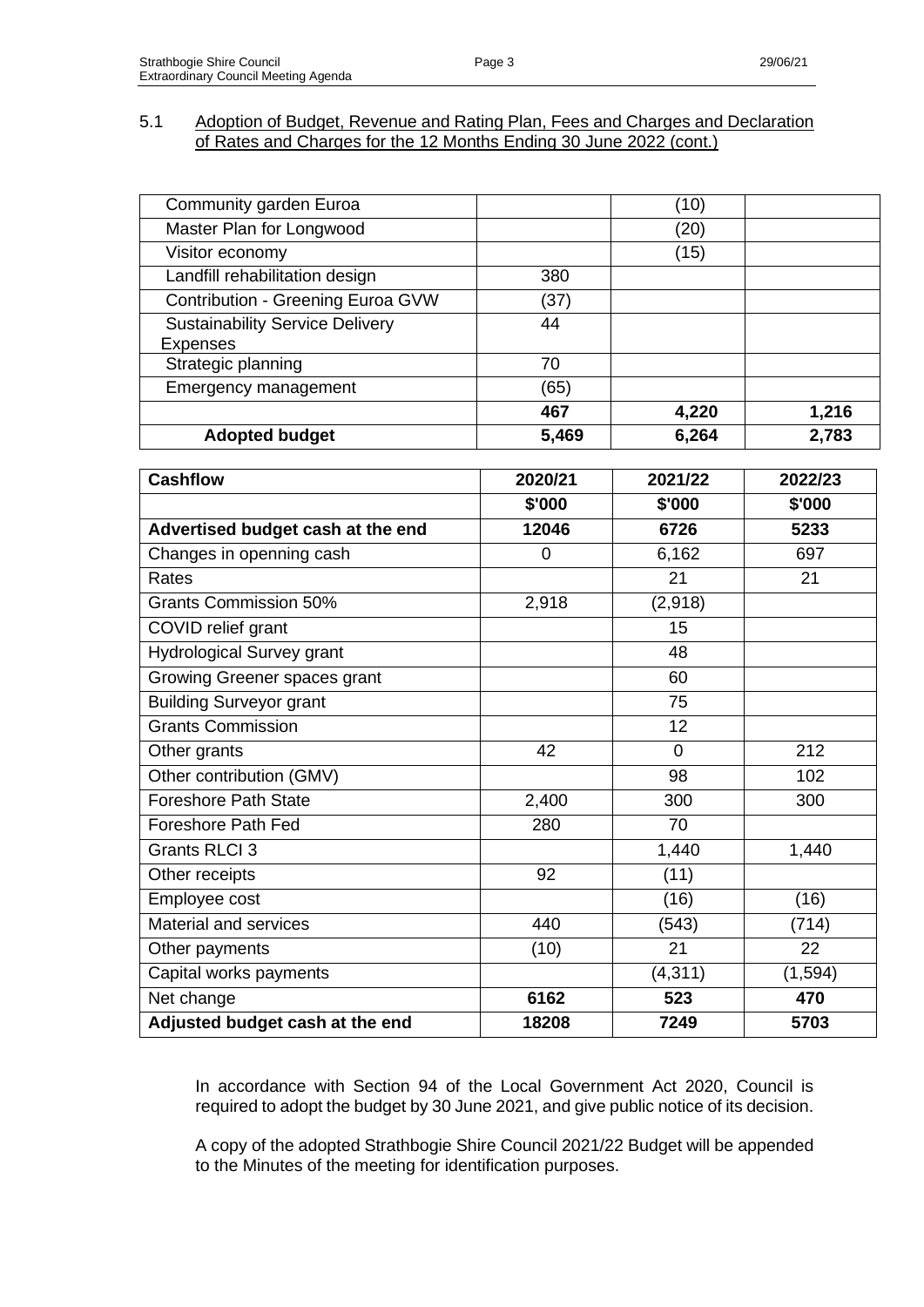## *That Council:*

- *1. Adopt the Budget, and Revenue and Rating Plan as amended, for the year ending 30 June 2022.*
- *2. Declare the Rates and Charges for the year ending 30 June 2022 in accordance with the following recommendations:*
	- *1. Amount Intended To Be Raised*

*An amount of \$20,578,250 (or such other amount as is lawfully raised as a consequence of this resolution) be declared as the amount which Council intends to raise by general rates, annual service charges and environmental levy (described later in this Resolution), which amount is calculated as follows:*

| <b>General Rates</b>          | 17,678,041 |
|-------------------------------|------------|
| <b>Annual Service Charges</b> | 2,690,374  |
| <b>Environmental Levy</b>     | 209,835    |
|                               | 20,578,250 |

#### *2. General Rates*

- *2.1 A general rate be declared in respect of the 2021/22 Financial Year;*
- *2.2 It be further declared that the general rate be raised by the application of differential rates;*
- *2.3 A differential rate be respectively declared for rateable land having the respective characteristics specified below, which characteristics will form the criteria for each differential rate so declared:*

## *Residential Land*

*All land used primarily for residential purposes or obviously adapted to being used primarily for residential purposes but excluding farm land.*

*Vacant Residential Land*

*All vacant land which may be used primarily for residential purposes or obviously adapted to being used primarily for residential purposes but excluding farm land.*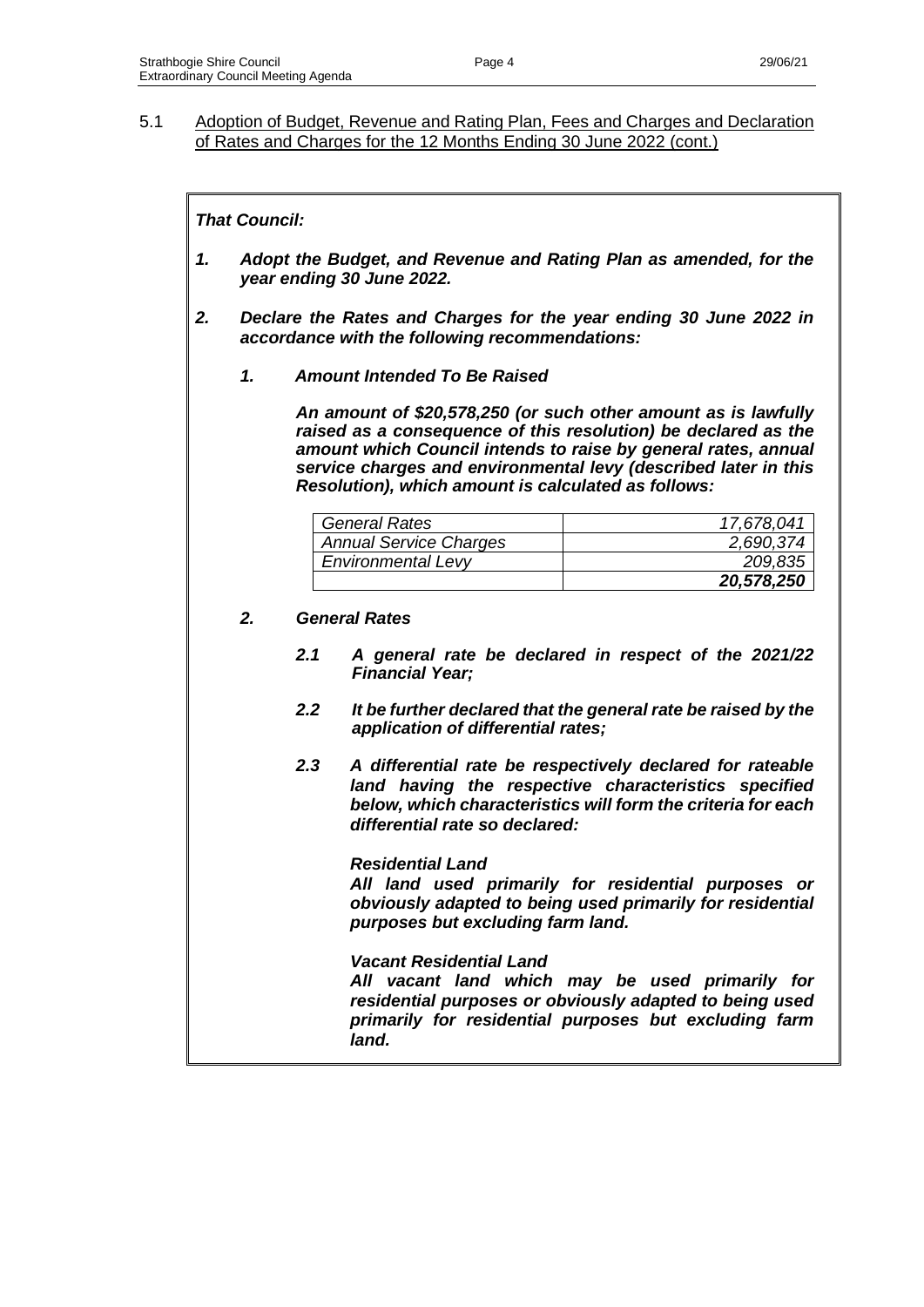|     | <b>Farm Land</b><br>Any land zoned Farming under the Strathbogie Planning<br>Scheme which is not less than 40 hectares in area and is<br>not classified as having a commercial or industrial use.                           |                                                                                                                                                                                        |  |  |
|-----|-----------------------------------------------------------------------------------------------------------------------------------------------------------------------------------------------------------------------------|----------------------------------------------------------------------------------------------------------------------------------------------------------------------------------------|--|--|
|     | Land situated within the Farming zone of less than 40<br>hectares in area may be considered for the farm<br>differential rate, subject to satisfying Council's criteria for<br>recognition as a bone fide farming activity. |                                                                                                                                                                                        |  |  |
|     | <b>Commercial / Industrial Land</b><br>for commercial/industrial purposes.                                                                                                                                                  | All land used primarily for commercial or industrial<br>purposes or obviously adapted to being used primarily                                                                          |  |  |
|     | <b>Vacant Commercial / Industrial Land</b><br>to<br>purposes.                                                                                                                                                               | All vacant land which may be used primarily for<br>commercial or industrial purposes or obviously adapted<br>being used primarily for commercial/industrial                            |  |  |
| 2.4 | relevant percentages indicated in the following table:                                                                                                                                                                      | Each differential rate will be determined by multiplying the<br>Capital Improved Value of each rateable land (categorised<br>by the characteristics described in paragraph 2.3) by the |  |  |
|     | Category                                                                                                                                                                                                                    | Percentage                                                                                                                                                                             |  |  |
|     | <b>Residential Land</b>                                                                                                                                                                                                     | 0.45965% (or 0.0045965 cents in<br>the dollar of the Capital<br><b>Improved Value)</b>                                                                                                 |  |  |
|     | <b>Vacant Residential Land</b>                                                                                                                                                                                              | 0.96527% (or 0.0096527 cents in<br>the dollar of the Capital<br><b>Improved Value)</b>                                                                                                 |  |  |
|     | <b>Farm Land</b>                                                                                                                                                                                                            | 0.36772% (or 0.0036772 cents in<br>the dollar of the Capital<br><b>Improved Value)</b>                                                                                                 |  |  |
|     | <b>Commercial / Industrial</b><br>Land                                                                                                                                                                                      | 0.55158% (or 0.0055158 cents in<br>the dollar of the Capital<br><b>Improved Value)</b>                                                                                                 |  |  |
|     | <b>Vacant</b><br><b>Commercial/Industrial</b><br>Land                                                                                                                                                                       | 0.96527% (or 0.0096527 cents in<br>the dollar of the Capital<br><b>Improved Value)</b>                                                                                                 |  |  |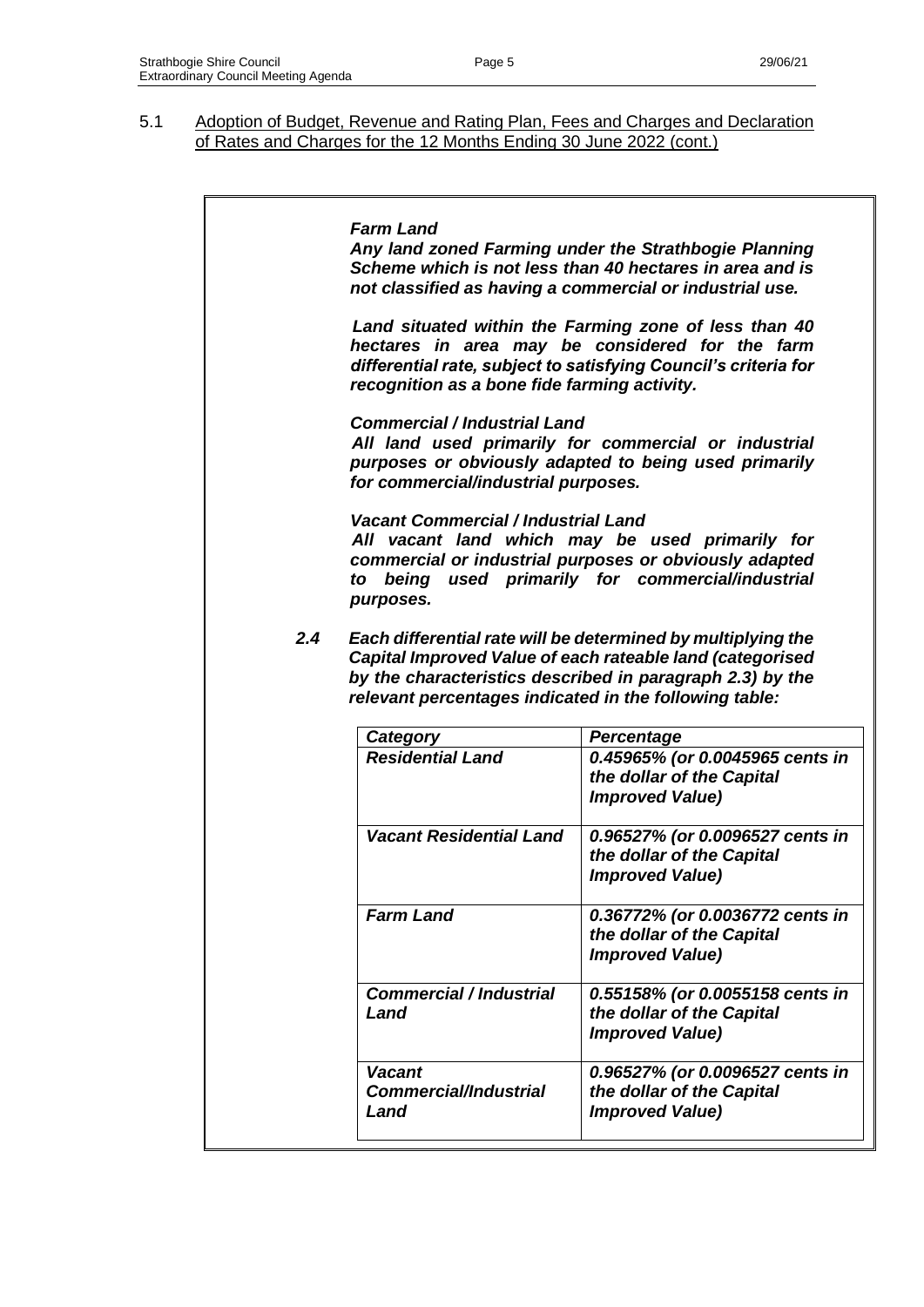|    | 2.5 | It be recorded that Council considers that each<br>differential rate will contribute to the equitable and<br>efficient carrying of Council functions, and that:                                        |
|----|-----|--------------------------------------------------------------------------------------------------------------------------------------------------------------------------------------------------------|
|    |     | the respective objectives of each differential rate<br>2.5.1<br>be those specified in the Schedule to this<br><b>Resolution;</b>                                                                       |
|    |     | 2.5.2 the respective types or classes of land which are<br>subject to each differential rate be those defined<br>in the Schedule to this Resolution;                                                   |
|    |     | 2.5.3<br>the respective uses and levels of each differential<br>rate in relation to those respective types and<br>classes of land be those described in the<br><b>Schedule to this Resolution; and</b> |
|    |     | the relevant:<br>2.5.4                                                                                                                                                                                 |
|    |     | (a)<br>uses of;                                                                                                                                                                                        |
|    |     | (b)<br>geographical locations of;                                                                                                                                                                      |
|    |     | planning scheme zoning of; and<br>(c)                                                                                                                                                                  |
|    |     | types of buildings on<br>(d)                                                                                                                                                                           |
|    |     | the respective types or classes of land be those<br><i>identified in the Schedule to this Resolution</i>                                                                                               |
|    | 2.6 | It be confirmed that no amount is fixed as the minimum<br>amount payable by way of general rate in respect of each<br>rateable land within the municipal district.                                     |
| 3. |     | Municipal Charge - No Municipal charge be declared in respect<br>of the 2021/22 Financial Year.                                                                                                        |
| 4. |     | <b>Annual Service Charge</b>                                                                                                                                                                           |
|    | 4.1 | An annual service charge be declared in respect of the<br>2021/22 Financial Year;                                                                                                                      |
|    | 4.2 | An annual service charge be declared for the collection<br>and disposal of refuse from land;                                                                                                           |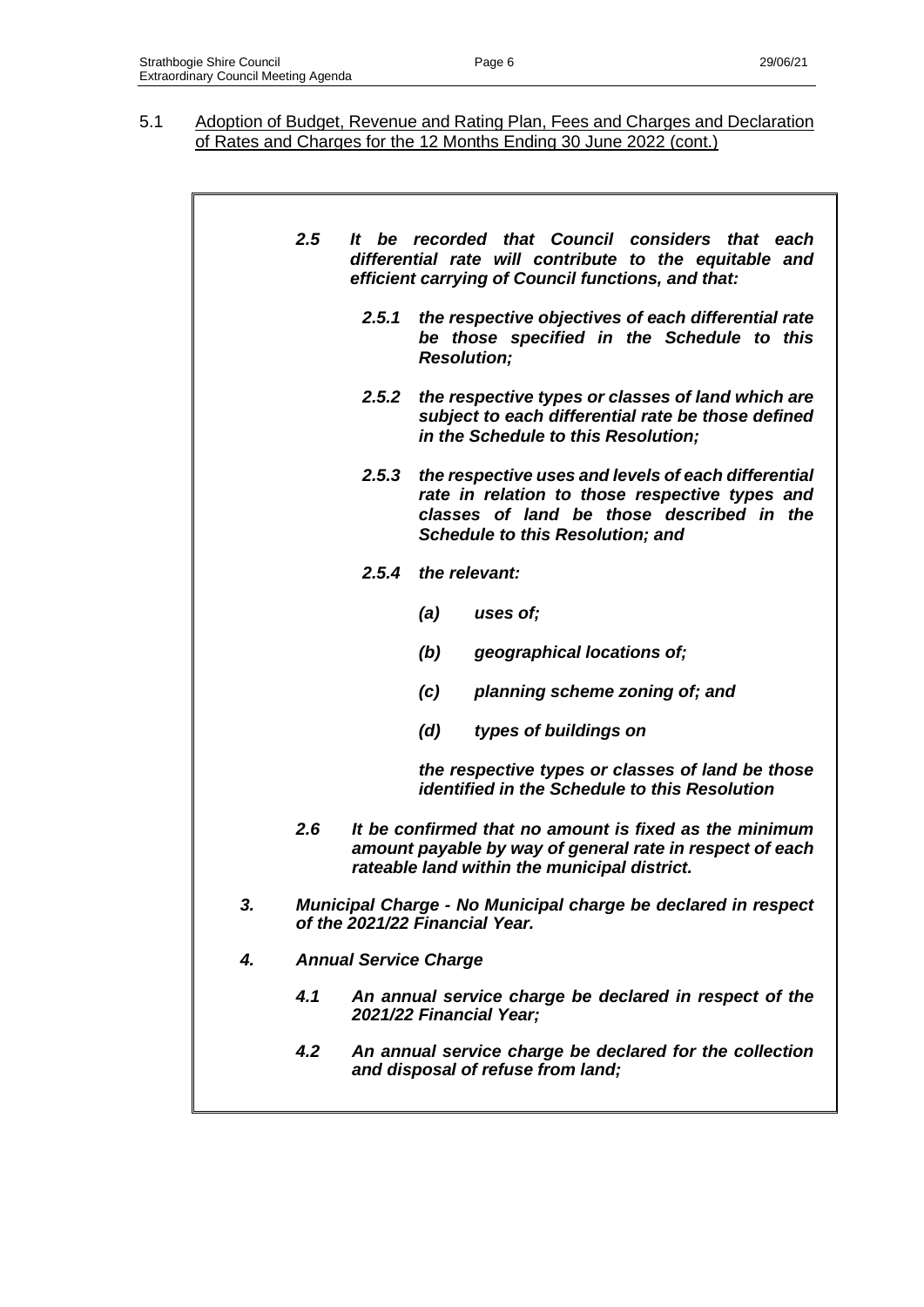|    | 4.3 | The annual service charge be in the sum of, and be based<br>on the criteria, set out below but dependent upon which<br>option is chosen:                                                                                                                                                                                                                                             |  |  |
|----|-----|--------------------------------------------------------------------------------------------------------------------------------------------------------------------------------------------------------------------------------------------------------------------------------------------------------------------------------------------------------------------------------------|--|--|
|    |     | 4.3.1 for the collection and disposal of recyclables,<br>\$185 per annum;                                                                                                                                                                                                                                                                                                            |  |  |
|    |     | 4.3.2 for the collection and disposal of waste and<br>organics (80 litre or 120 litre bins), \$391 per<br>annum; and                                                                                                                                                                                                                                                                 |  |  |
|    |     | for the collection and disposal of waste and<br>4.3.3<br>organics (240 litre bins), \$780 per annum.                                                                                                                                                                                                                                                                                 |  |  |
|    |     | in respect of each rateable land (or part) to which the<br>service of collection and disposal is made available;                                                                                                                                                                                                                                                                     |  |  |
|    | 4.4 | An annual service charge be declared for a Roadside<br>Tree Management Program, \$30 per annum in respect of<br>each rateable land (or part)                                                                                                                                                                                                                                         |  |  |
| 5. |     | <b>Rebates &amp; Concessions</b>                                                                                                                                                                                                                                                                                                                                                     |  |  |
|    |     | <b>Pensioner Rebate</b>                                                                                                                                                                                                                                                                                                                                                              |  |  |
|    | 5.1 | It also be recorded that Council grants to each owner of<br>rateable land who is an "eligible recipient" within the<br>meaning of the State Concessions Act 1986, a rebate as<br>determined by the Victorian State Government, in respect<br>of each rateable land; and                                                                                                              |  |  |
|    | 5.2 | The rebate described in paragraph 5.1 be granted to<br>assist the proper development of the municipal district,<br>and to provide a concession to ratepayers whose<br>circumstances may limit their capacity to pay.                                                                                                                                                                 |  |  |
|    |     | <b>Elloura Resort Rebate</b>                                                                                                                                                                                                                                                                                                                                                         |  |  |
|    | 5.3 | It be recorded that Council grants a rebate to each owner<br>of rateable land within the Elloura Resort who qualifies<br>for a rebate under the Owners Corporation No. ("Elloura")<br>Agreement. The current agreement expires at the end of<br>the 2021/22 Financial Year; and                                                                                                      |  |  |
|    | 5.4 | The rebate be granted to assist the proper development<br>of part of the municipal district, and to facilitate the<br>demand for increased levels of service to residents of the<br>Elloura Resort without requirement for additional or<br>redeployed Council resources. The cost of increased<br>service levels will be fully funded by residents of the<br><b>Elloura Resort.</b> |  |  |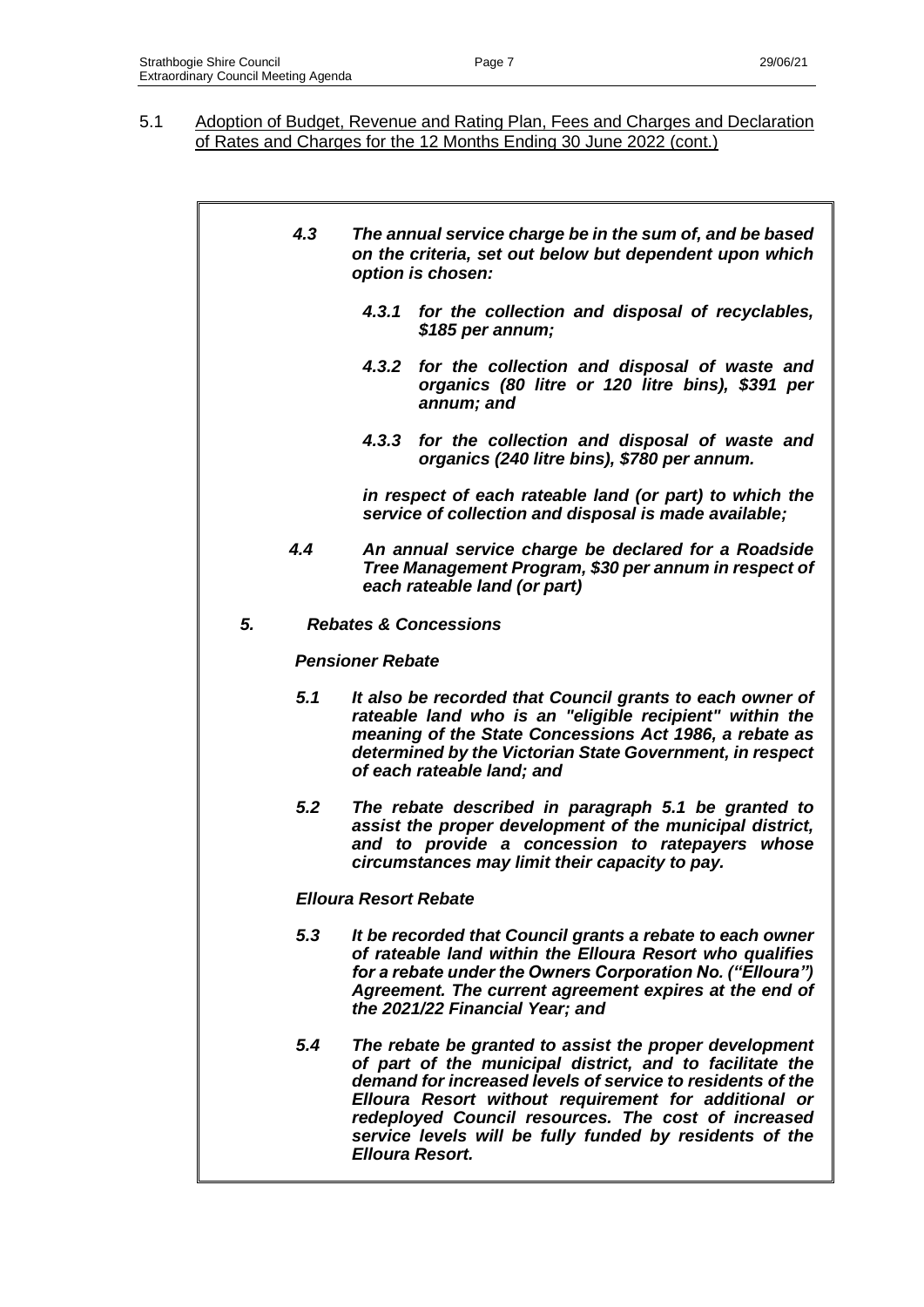## *6. Payment*

- *6.1 All rates and charges to be paid in four instalments, in accordance with Section 167 (1) and (2) of the Local Government Act 1989.*
- *7. Consequential*
	- *7.1 It be confirmed that, subject to sections 171 and 172 of the Local Government Act 1989, Council will require a person to pay interest on any rates and charges which:*
		- *7.1.1 that person is liable to pay; and*
		- *7.1.2 have not been paid by the date specified for their payment.*
		- *7.2 The Director Corporate Operations be authorised to levy and recover the general rates and annual service charge in accordance with the Local Government Act 1989.*
	- *8. That Fees and Charges for 2021/22 be adopted as per the draft Budget, with no alterations, except where set by legislation.*

## *PURPOSE AND BACKGROUND*

The proposed budget was considered by Council at the Council meeting held on 20 April 2021. Subsequent to that meeting, public notice of the proposed budget was given in local newspapers calling for submissions. The proposed budget was made available for inspection at various locations throughout the Shire and on Council's website and *Share Strathbogie* platform.

Fifty-nine submissions were received and noted at an Extraordinary Meeting of Council on 8 June 2021. They were subsequently reviewed and considered by Council.

The Council is proposing a 1.5% increase in the average rate for 2021/22. This increase is in line with the State Government requirement under the 'Fair Go Rates' legislation. This level keeps maintenance of existing service levels, funding of a number of new initiatives and continue to allocate sufficient funds for the continuing strategic renewal of Council's infrastructure. Waste charges will increase by 2% to fund ongoing waste collection and disposal commitments.

The 2021/22 Budget provides for a \$21.57 million capital works program.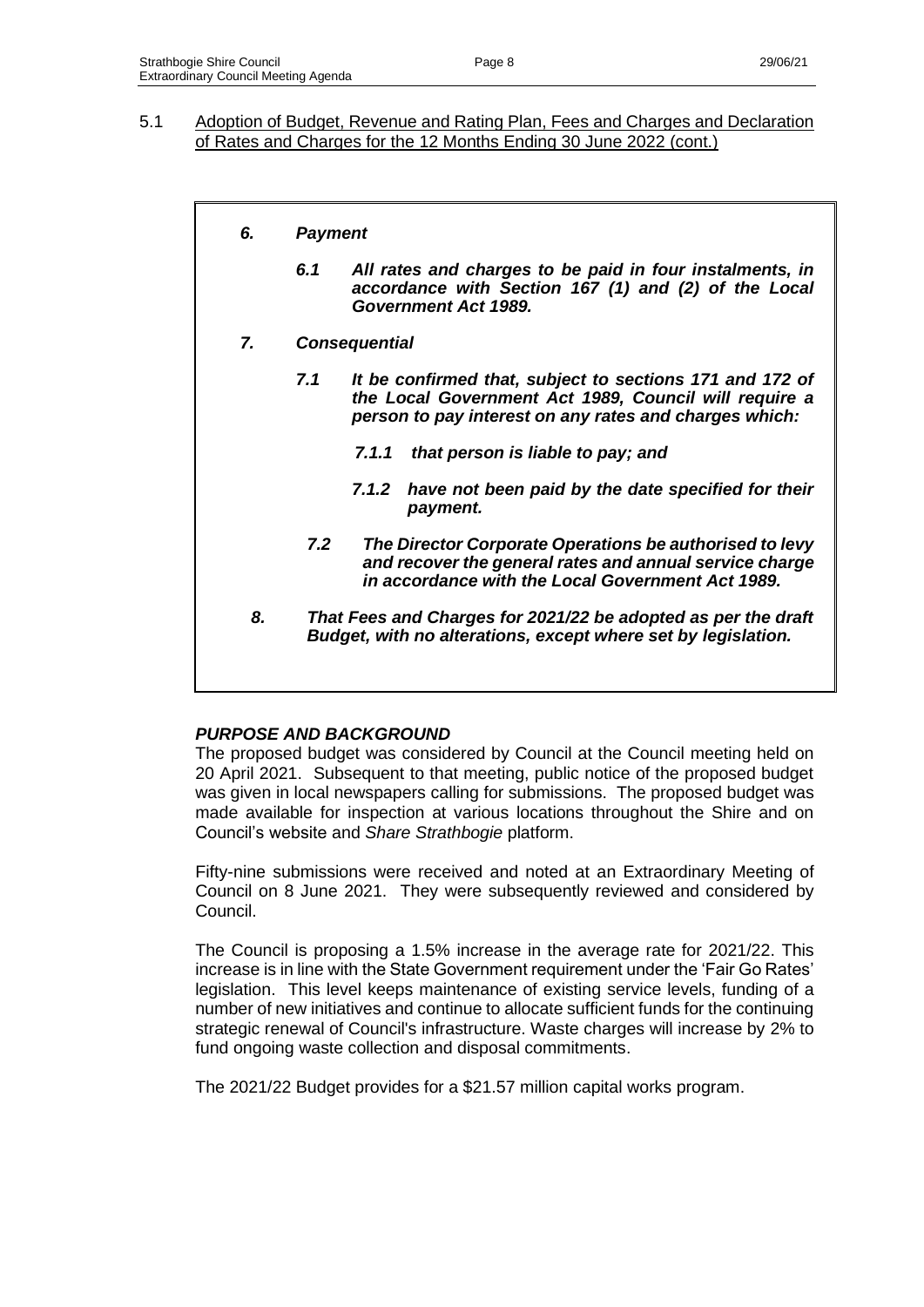New Capital Works proposed include:

| <b>ACTIVITY</b>                                                                   | <b>EXPENDITURE (m)</b> |
|-----------------------------------------------------------------------------------|------------------------|
| including<br>resealing,<br>resheeting<br>Roads<br>and<br>$\overline{\phantom{a}}$ | 3.855                  |
| rehabilitation                                                                    |                        |
| Road Bridges and Culverts                                                         | 1.400                  |
| Drainage                                                                          | 0.753                  |
| Pedestrian Bridges and Paths                                                      | 3.989                  |
| <b>Plant and Machinery</b>                                                        | 0.902                  |
| <b>Buildings/Property</b>                                                         | 1.143                  |
| <b>Information Technology</b>                                                     | 0.350                  |
| Recreation, Leisure and Community Facilities                                      | 2.425                  |
| <b>Aquatic Facilities</b>                                                         | 1.423                  |
| Parks, Open Spaces, Streetscapes                                                  | 0.331                  |
| <b>Landfill Rehabilitation</b>                                                    | 5.000                  |

The Budget and Long Term Financial Plan produces the following indicators which are considered prudent:

|                                   | 2021/22   | 2022/23   | 2023/24  | 2024/25  |
|-----------------------------------|-----------|-----------|----------|----------|
| <b>Adjusted Underlying Result</b> | $-2\%$    | $-1.0%$   | $-1.0%$  | $0\%$    |
| <b>Working Capital Ratio</b>      | 1.38      | 1.26      | 1.21     | 1.09     |
| Debt servicing/repayment as % of  | 2.7%      | 2.3%      | 2.2%     | 1.8%     |
| Rate Revenue                      |           |           |          |          |
| Asset Renewal and upgrade         | 228.7%    | 102.5%    | 107.3%   | 104.8%   |
| expenditure/Depreciation          |           |           |          |          |
| <b>Capital Works Expenditure</b>  | \$21.6 m  | \$10.3 m  | \$7.4 m  | \$7.7 m  |
| Cash and Investments              | \$7.25 m  | \$5.70 m  | \$5.34 m | \$4.61 m |
| Cash Flow from Operations         | \$10.13 m | \$10.71 m | \$8.21 m | \$7.86 m |

## *COMMUNITY ENGAGEMENT*

Council's planned and staged community engagement program was delivered in four stages, which are outlined below.

**Stage one:** The goal of this stage was simple. We wanted to understand our community's values. During this stage we held face-to-face *Share Strathbogie* sessions in all our townships ensuring proactive feedback and generating hundreds of conversations.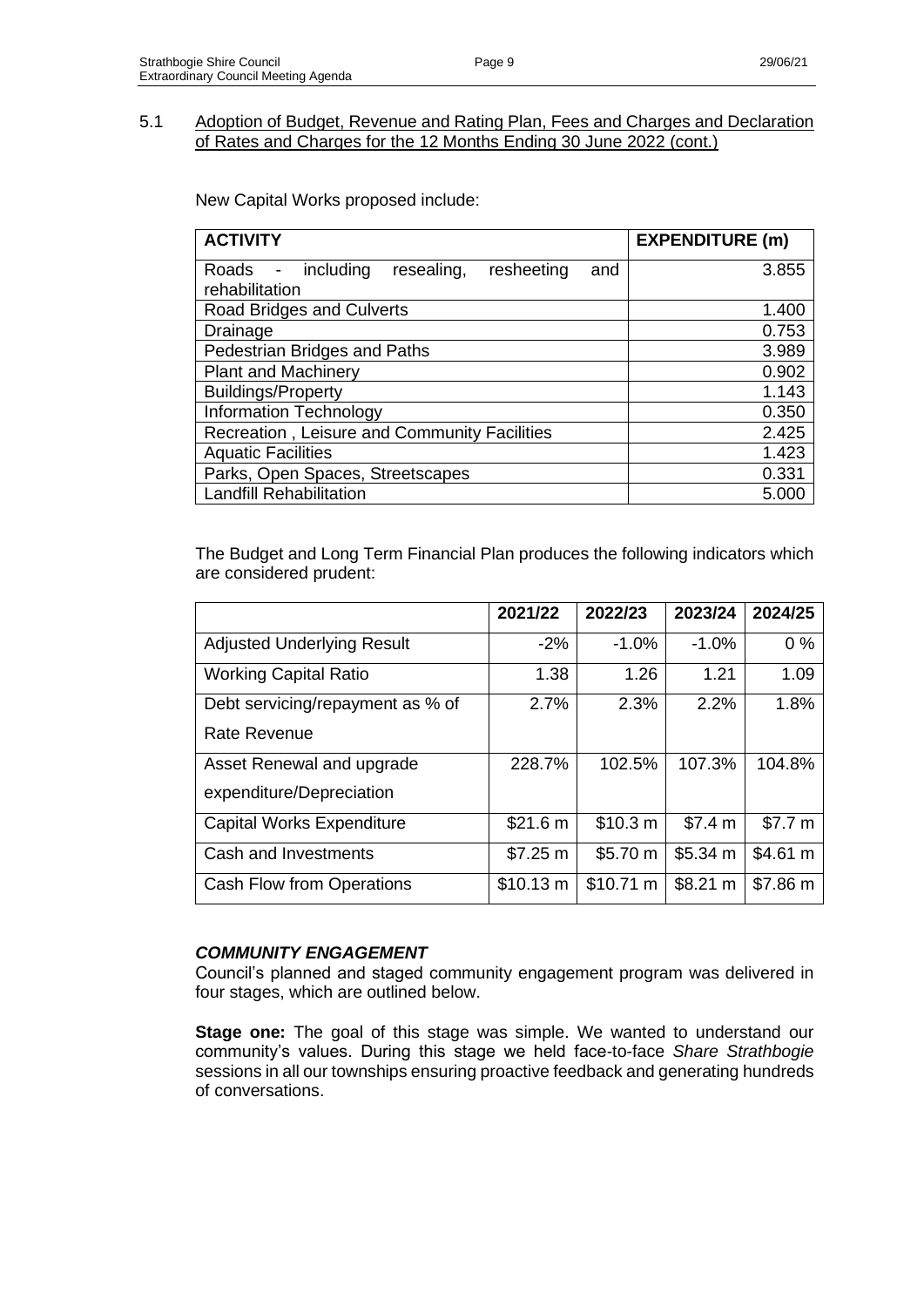At each Share Strathbogie session participants were able to complete an exercise that allowed them to prioritise Council services and infrastructure. Participants were given 200 points and were asked to put their points towards the infrastructure and services that mattered to them.

This exercise was designed with two goals in mind:

- 1. To provide every person living in Strathbogie Shire with an opportunity to share their priorities with Council.
- 2. To ensure we understand our community's priorities to inform the 2021/22 Budget, Community Vision and Council Plan.

Through this activity we identified our community's top service and infrastructure priorities and we were able to reflect this in the Draft Budget.

**Stage two:** To ensure our community knew how to seek information on the 21/22 Draft Budget and exactly how they could have their say we created a communications campaign that included public notices and ongoing advertising in local newspapers, media releases, emails seeking feedback, social media, website and Share Strathbogie content.

The goal of this stage was to inform the community how to participate. Our social media campaign alone achieved a reach of more than 6200 and more than 600 post engagements.

**Stage three:** Our online engagement hub www.share.strathbogie.vic.gov.au created opportunities for feedback like never before. Using this tool we were able to:

- Ensure feedback opportunities for all members of our community.
- Use a submission tools to capture thoughts and feedback
- Use submission tools to create a "pitch my project" opportunity for our community to pitch for funding
- Use a prioritisation tool allowed people to rank capital projects.

The submission period was open to 5pm on 24 May 2021. On this innovative channel there were more than 400 project views and 66 contributions across the capital works prioritisation tool and submission form and pitch my project initiative.

**Stage four:** To close-the-loop with our community we will again run a communications campaign to ensure they know how to find the 2021/21 Budget and how their input created change. This will include public notices and ongoing advertising in local newspapers, media releases, emails to stakeholders, letters to submitters, social media, website and Share Strathbogie content and information in the MyStrathbogie Bulletin which is delivered throughout the Shire.

On [www.share.strathbogie.vic.gov.au](http://www.share.strathbogie.vic.gov.au/) we will also seek feedback from the community on the engagement process, including ideas for improvements.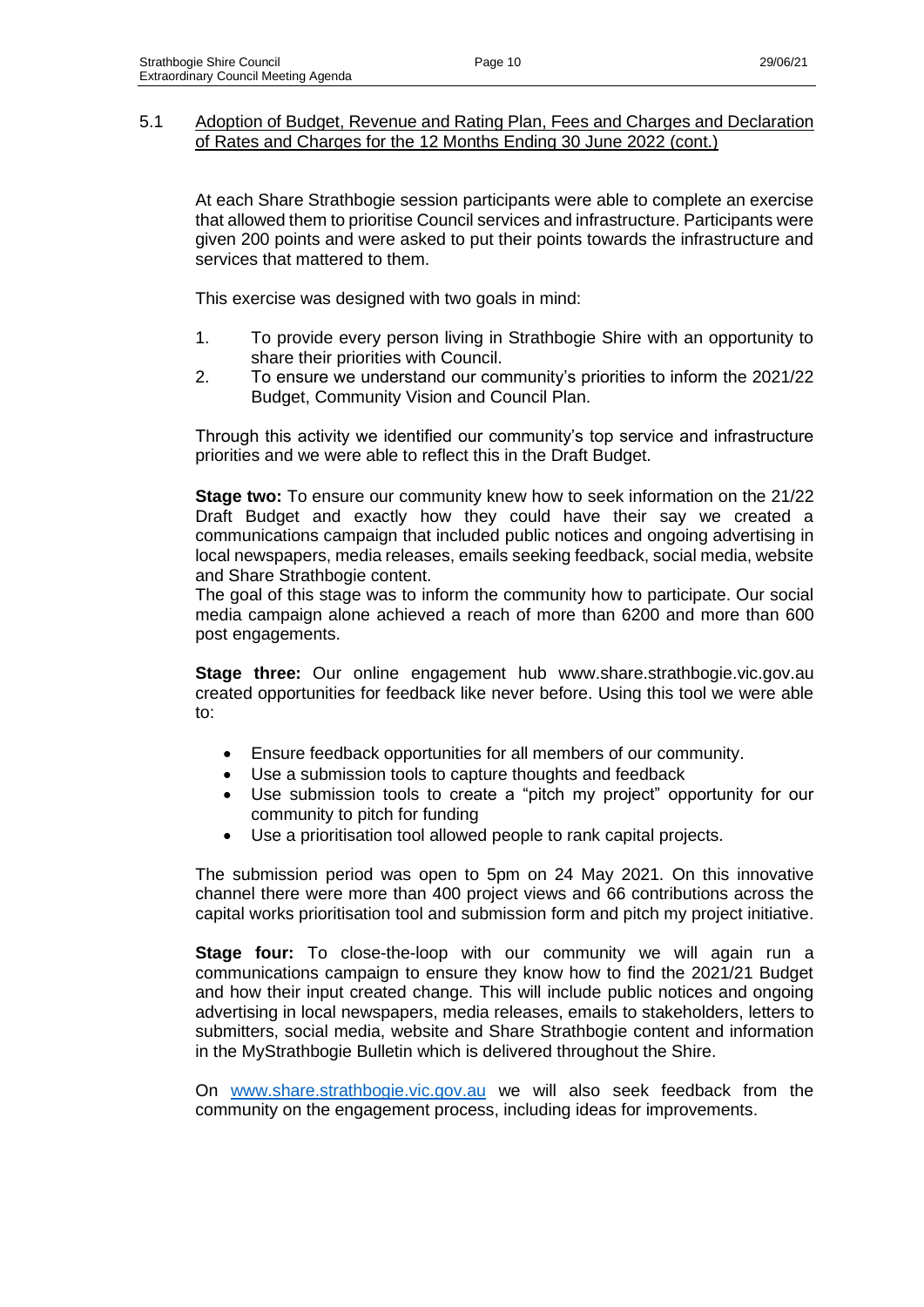## *POLICY CONSIDERATIONS*

The author of this report considers that the report is consistent with Council Policies, key strategic documents and the Council Plan. Specifically, the proposed budget is prepared in the context of the Council Plan and Council's long term financial planning.

#### *LEGAL CONSIDERATIONS*

The Local Government Act 2020 requires that Council adopt the budget by 30 June 2021.

No member of Council staff, or other person engaged under a contract, involved in advising on or preparing this report has declared a direct or indirect interest in relation to the matter of the report.

#### *FINANCIAL CONSIDERATIONS*

Fifty-nine submissions to the budget were received and a number of amendments to the advertised budget have been made as a result of those submissions. Amendments have also been necessitated as a result of changed circumstances following the budget advertising. The amendments are primarily of a timing nature and as a result of budget submissions, expected capital works carryovers from 2020/21, bringing forward of 50% of Grants Commission payment, receipt of additional grant funds and review of the capital works program.

#### *SOCIAL CONSIDERATIONS*

The Budget contains a range of actions designed to improve the community's way of life in a range of areas including :

- (a) sense of community
- (b) provision of community services
- (c) improving community health and well-being e.g. recreation facilities, public safety, health services and facilities or public health implications;
- (d) transport e.g. safety for travelers, emissions and fuel consumption, public transport usage, provision of a safe road network, walking and cycling or transportation needs of all people.

#### *HUMAN RIGHTS CONSIDERATIONS*

There are no human rights considerations arising from the issues discussed in this report.

#### *CONCLUSION*

This report finalises a process to prepare and adopt the Council Budget which provides for a range of outcomes to be achieved in the 2021/22 year.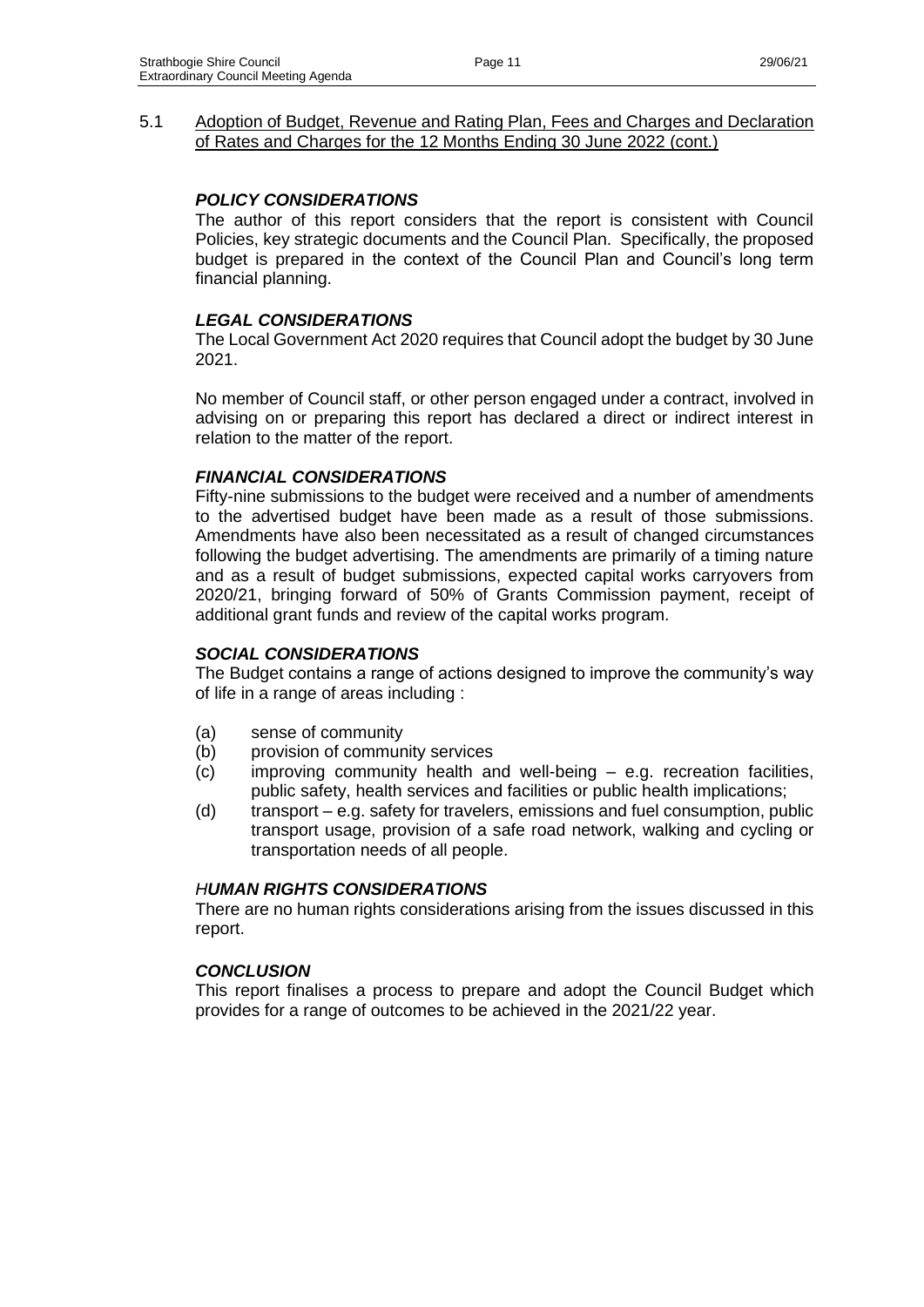*ATTACHMENTS*

**Attachment 1**: Schedule 1 – Residential Land

**Attachment 2:** Schedule 2 – Vacant Residential Land

**Attachment 3**: Schedule 3 – Farm Land

**Attachment 4**: Schedule 4 – Commercial / Industrial Land

**Attachment 5**: Schedule 5 – Vacant Commercial / Industrial Land

**Attachment 6**: Schedule 6 - Submissions to 2021/22 Budget

## *TABLED REPORT*

- 2021/22 Strathbogie Shire Council Budget
- 2021/22 Revenue and Rating Plan
- 2021/22 Fees and Charges

The adopted Strathbogie Shire Council 2021/22 Budget and associated documents will be appended to the Minutes for identification purposes.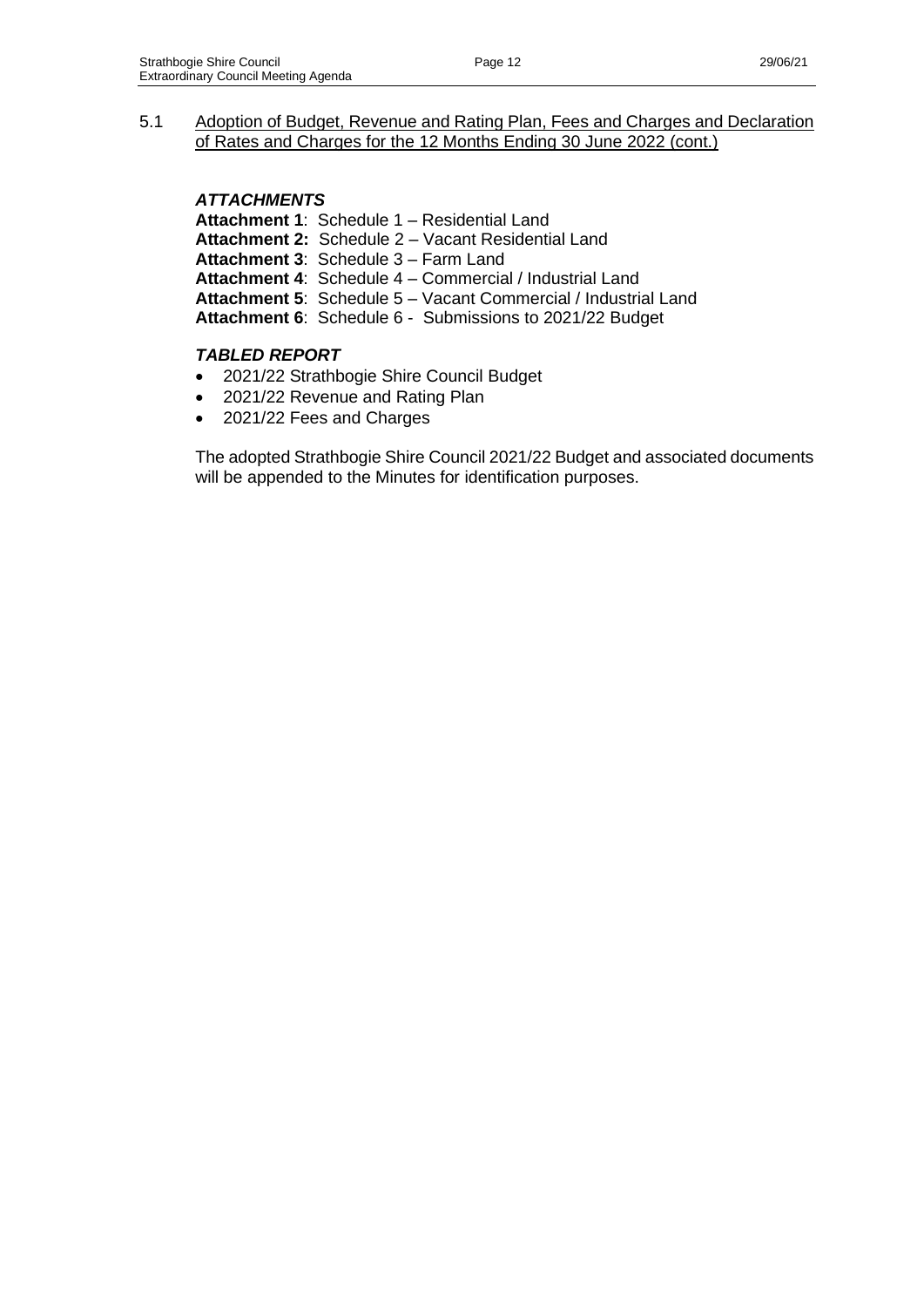# **SCHEDULE 1**

## **RESIDENTIAL LAND**

## **Objective:**

To ensure that all rateable land makes an equitable financial contribution to the cost of carrying out the functions of Council, including the:

- 1. Construction and maintenance of public infrastructure;
- 2. Development and provision of health and community services; and
- 3. Provision of general support services.

## **Types and Classes:**

Rateable land having the relevant characteristics described in the Resolution.

## **Use and Level of Differential Rate:**

The differential rate will be used to fund some of those items of expenditure described in the Budget adopted by Council.

The level of the differential rate is the level which Council considers is necessary to achieve the objectives specified above.

## **Geographic Location:**

Wherever located within the municipal district.

#### **Use of Land:**

Any use permitted under the Strathbogie Planning Scheme.

## **Planning Scheme Zoning:**

The zoning applicable to each rateable land within this category, as determined by consulting maps referred to in the Strathbogie Planning Scheme.

## **Types of Buildings:**

All buildings which are now constructed on the land or which are constructed prior to the expiry of the 2021/22 Financial Year.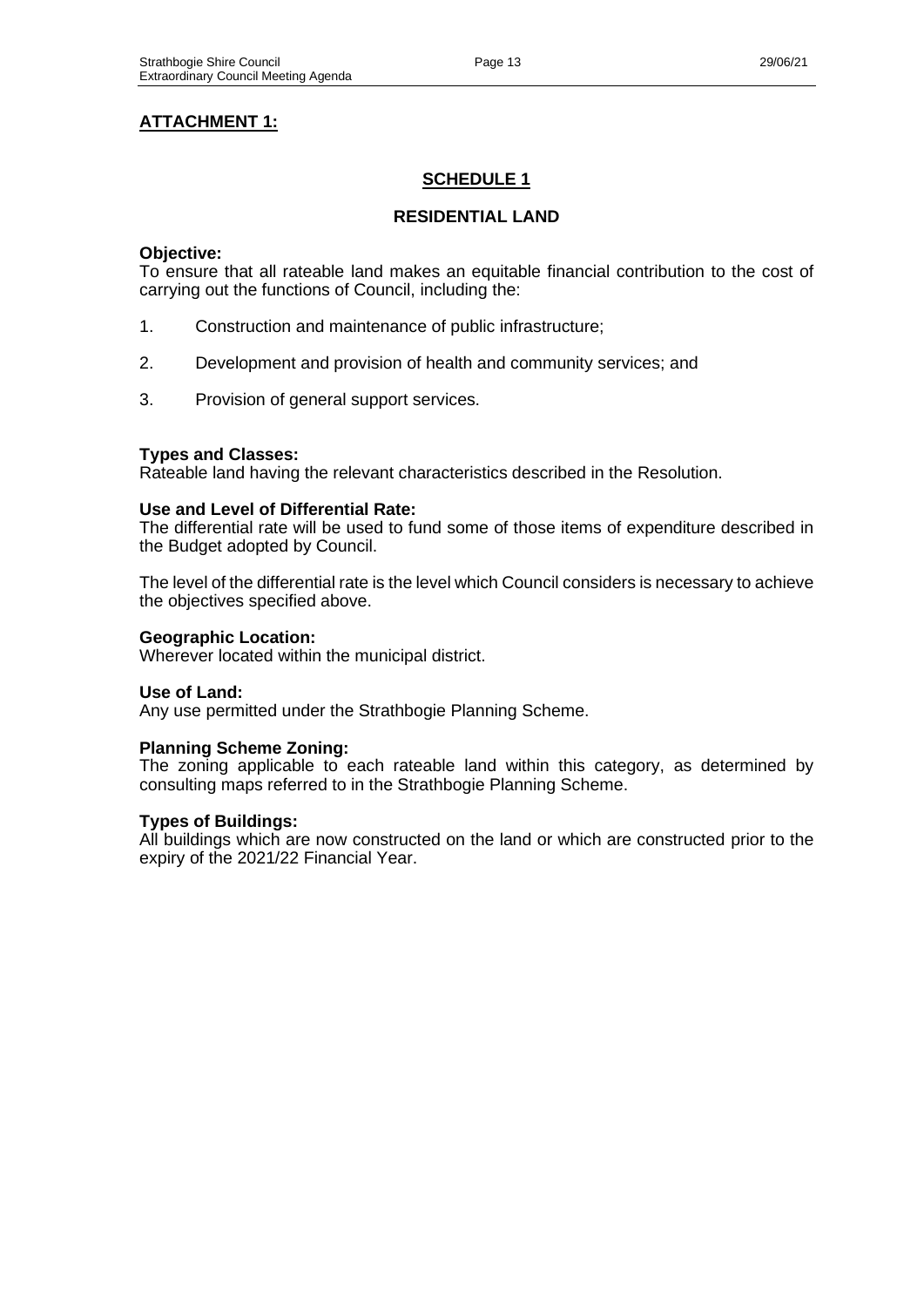## **ATTACHMENT 2:**

## **SCHEDULE 2**

## **VACANT RESIDENTIAL LAND**

#### **Objective:**

To ensure that all rateable land makes an equitable financial contribution to the cost of carrying out the functions of Council, including the:

- 1. Construction and maintenance of public infrastructure;
- 2. Development and provision of health and community services; and
- 3. Provision of general support services.

#### **Types and Classes:**

Rateable land having the relevant characteristics described in the Resolution.

#### **Use and Level of Differential Rate:**

The differential rate will be used to fund some of those items of expenditure described in the Budget adopted by Council.

The level of the differential rate is the level which Council considers is necessary to achieve the objectives specified above.

#### **Geographic Location:**

Wherever located within the municipal district.

#### **Use of Land:**

Any use permitted under the Strathbogie Planning Scheme.

#### **Planning Scheme Zoning:**

The zoning applicable to each rateable land within this category, as determined by consulting maps referred to in the Strathbogie Planning Scheme.

#### **Types of Buildings:**

All buildings and other improvements which are now constructed on the land or which are constructed prior to the expiry of the 2021/22 Financial Year and whose total value does not exceed \$20,000.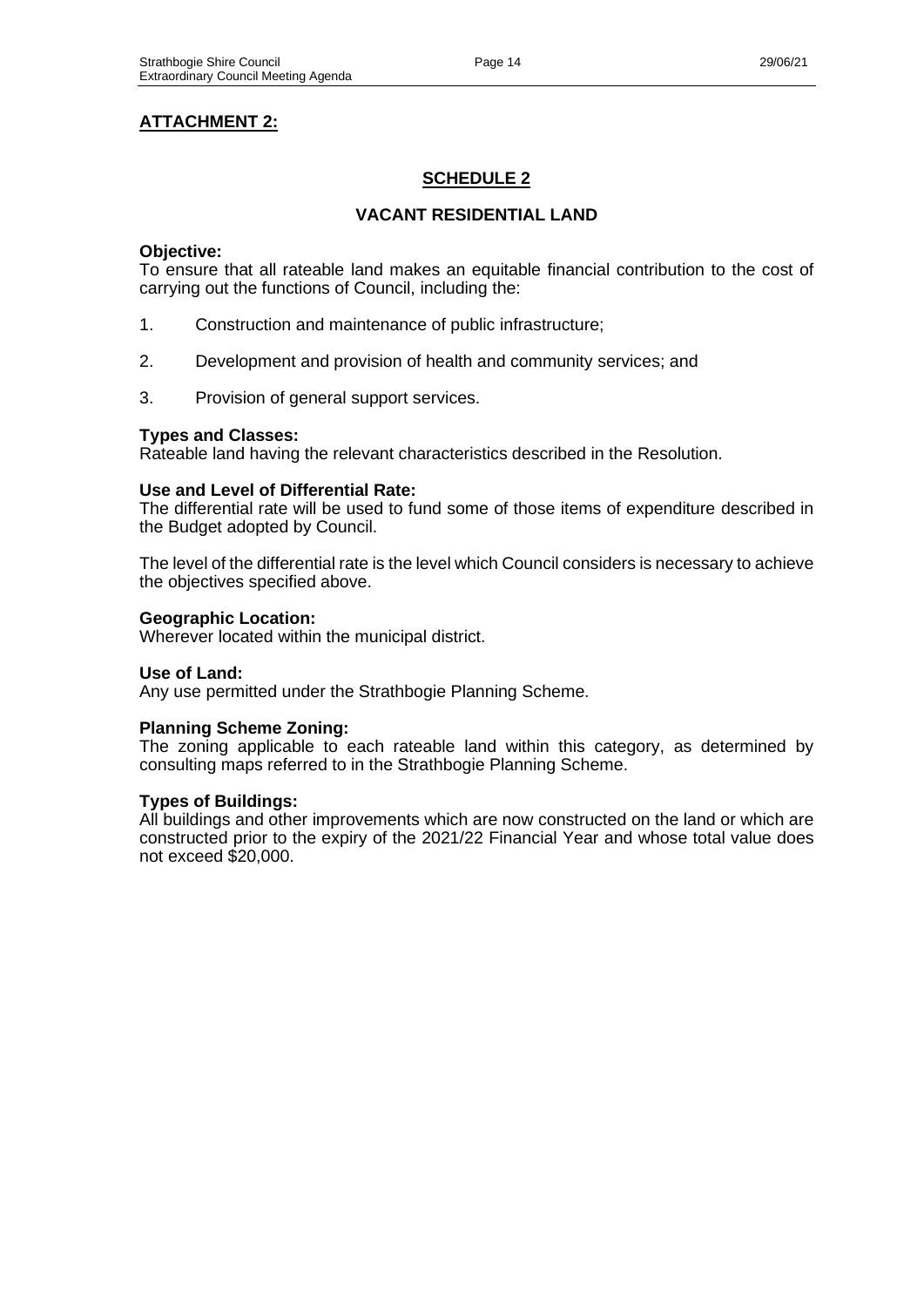## **ATTACHMENT 3:**

## **SCHEDULE 3**

### **FARM LAND**

#### **Objective:**

To ensure that all rateable land makes an equitable financial contribution to the cost of carrying out the functions of Council, including the:

- 1. Construction and maintenance of public infrastructure;
- 2. Development and provision of health and community services; and
- 3. Provision of general support services.

#### **Types and Classes:**

Rateable land having the relevant characteristics described in the Resolution.

#### **Use and Level of Differential Rate:**

The differential rate will be used to fund some of those items of expenditure described in the Budget adopted by Council.

The level of the differential rate is the level which Council considers is necessary to achieve the objectives specified above.

#### **Geographic Location:**

Wherever located within the municipal district.

#### **Use of Land:**

Any use permitted under the Strathbogie Planning Scheme.

#### **Planning Scheme Zoning:**

Rural Zone under the Strathbogie Planning Scheme.

#### **Types of Buildings:**

All buildings which are now constructed on the land or which are constructed prior to the expiry of the 2021/22 Financial Year.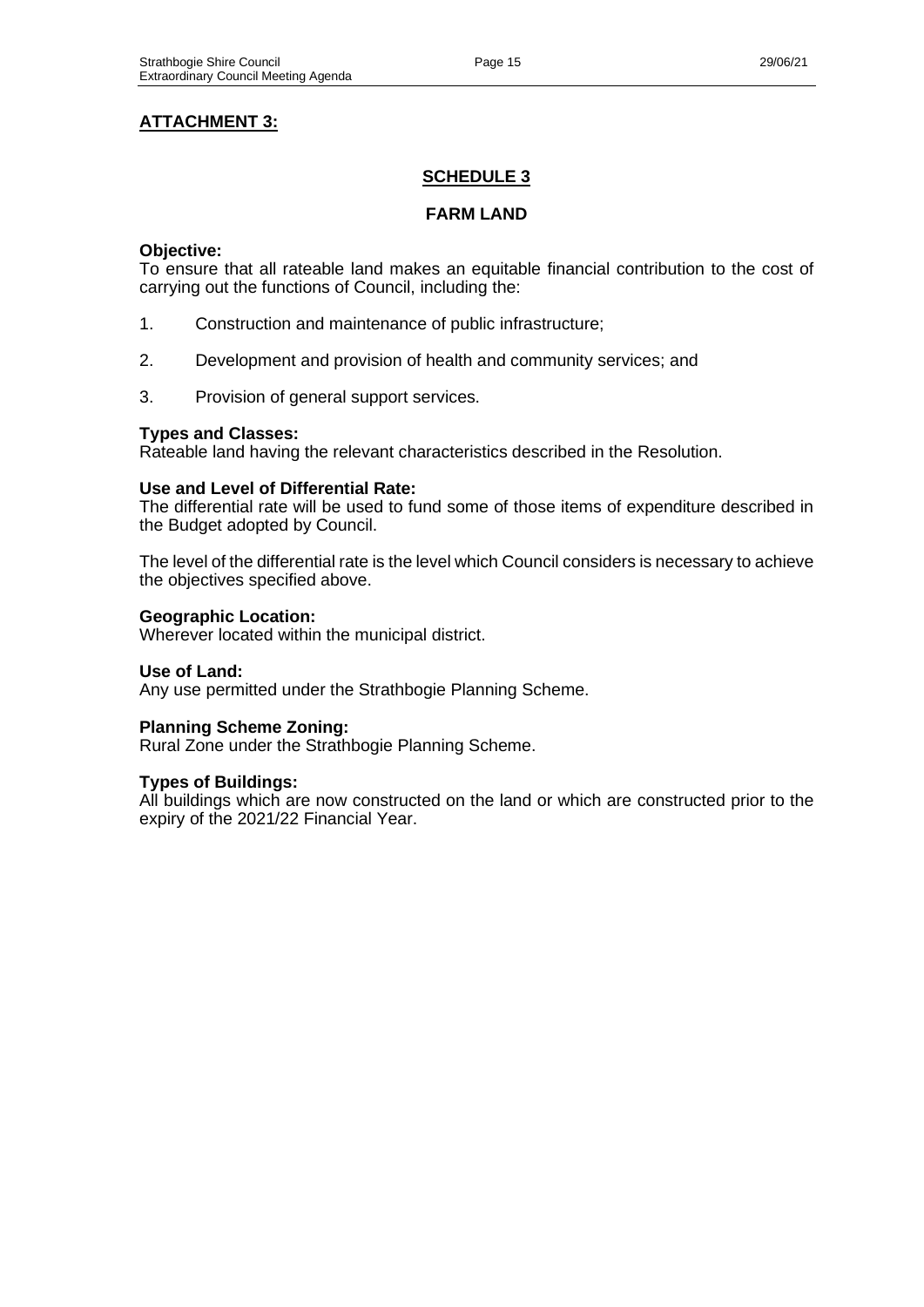## **ATTACHMENT 4:**

## **SCHEDULE 4**

## **COMMERCIAL / INDUSTRIAL LAND**

#### **Objective:**

To ensure that all rateable land makes an equitable financial contribution to the cost of carrying out the functions of Council, including the:

- 1. Construction and maintenance of public infrastructure;
- 2. Development and provision of health and community services; and
- 3. Provision of general support services.

#### **Types and Classes:**

Rateable land having the relevant characteristics described in the Resolution.

#### **Use and Level of Differential Rate:**

The differential rate will be used to fund some of those items of expenditure described in the Budget adopted by Council.

The level of the differential rate is the level which Council considers is necessary to achieve the objectives specified above.

#### **Geographic Location:**

Wherever located within the municipal district.

#### **Use of Land:**

Any use permitted under the Strathbogie Planning Scheme.

#### **Planning Scheme Zoning:**

The zoning applicable to each rateable land within this category, as determined by consulting maps referred to in the Strathbogie Planning Scheme.

## **Types of Buildings:**

All buildings and other improvements which are now constructed on the land or which are constructed prior to the expiry of the 2021/22 Financial Year.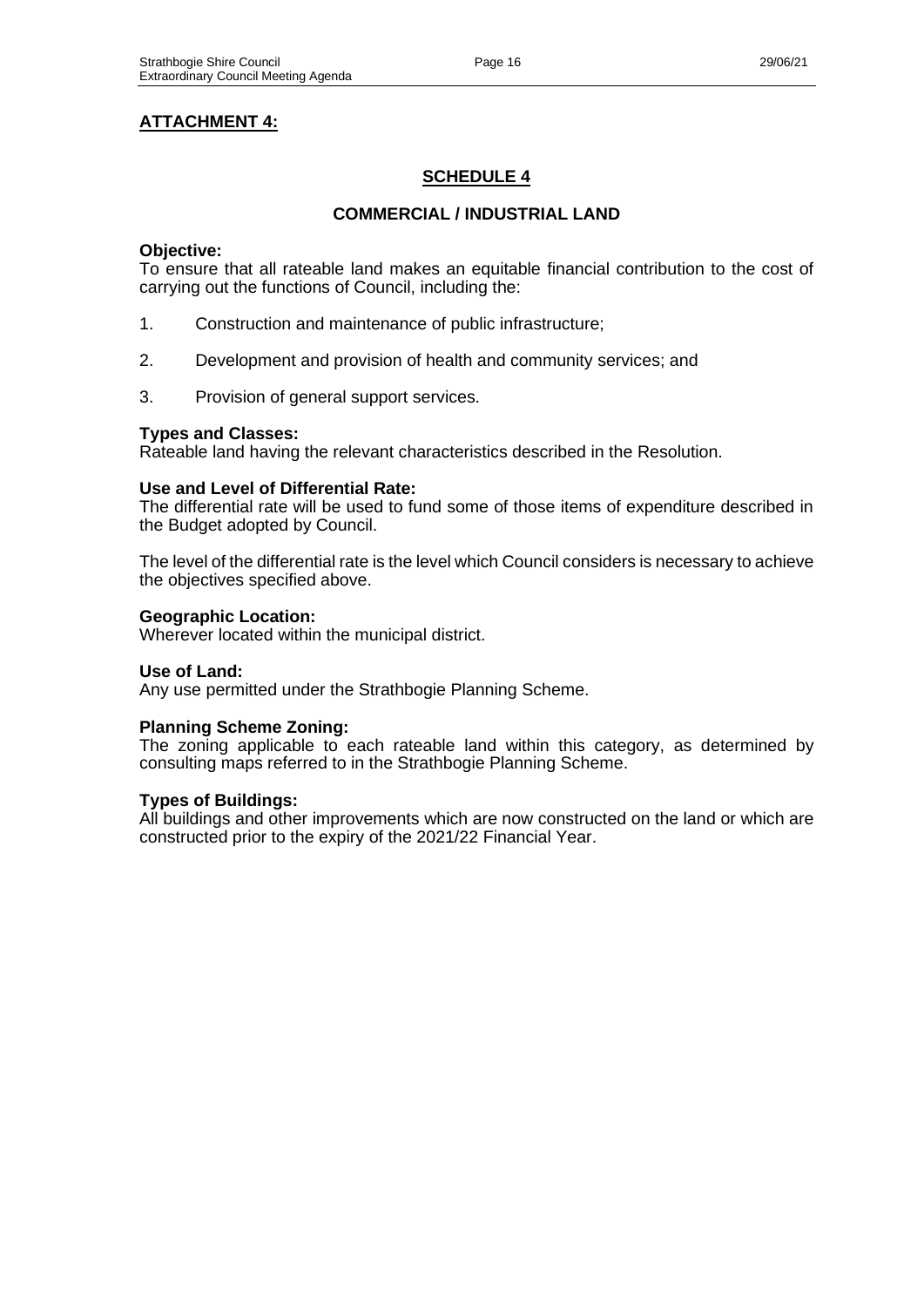## **ATTACHMENT 5:**

## **SCHEDULE 5**

## **VACANT COMMERCIAL / INDUSTRIAL LAND**

#### **Objective:**

To ensure that all rateable land makes an equitable financial contribution to the cost of carrying out the functions of Council, including the:

- 1. Construction and maintenance of public infrastructure;
- 2. Development and provision of health and community services; and
- 3. Provision of general support services.

#### **Types and Classes:**

Rateable land having the relevant characteristics described in the Resolution.

#### **Use and Level of Differential Rate:**

The differential rate will be used to fund some of those items of expenditure described in the Budget adopted by Council.

The level of the differential rate is the level which Council considers is necessary to achieve the objectives specified above.

#### **Geographic Location:**

Wherever located within the municipal district.

#### **Use of Land:**

Any use permitted under the Strathbogie Planning Scheme.

#### **Planning Scheme Zoning:**

The zoning applicable to each rateable land within this category, as determined by consulting maps referred to in the Strathbogie Planning Scheme.

## **Types of Buildings:**

All buildings and other improvements which are now constructed on the land or which are constructed prior to the expiry of the 2021/22 Financial Year and whose total value does not exceed \$20,000.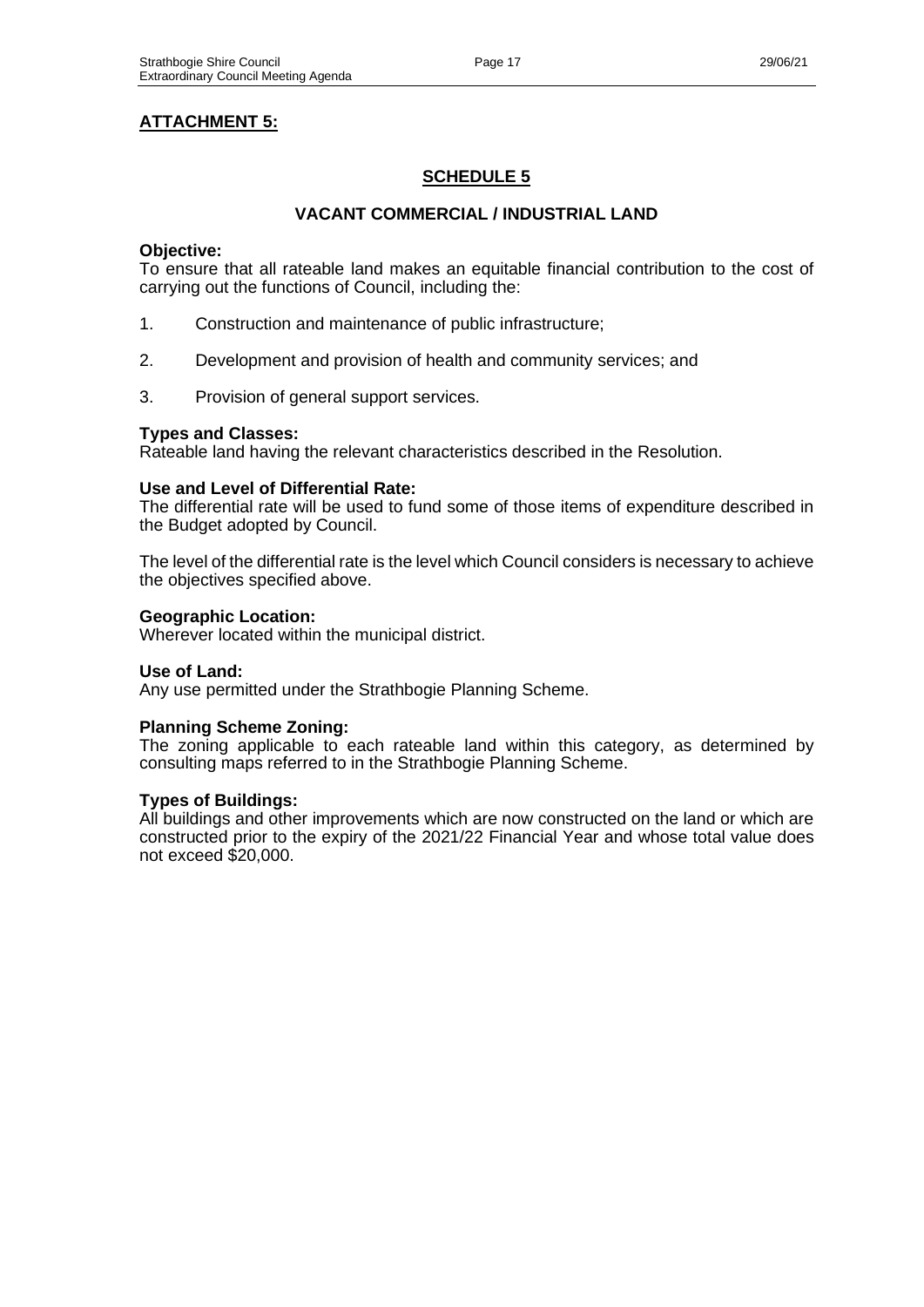## **ATTACHMENT 6:**

## **SCHEDULE 6**

## **SUMMARY OF SUBMISSIONS TO DRAFT 2021/22 BUDGET**

- Upgraded facilities Friendlies Reserve
- Shadforth Reserve painting and murals
- Female change facilities Memorial Oval
- **Ruffy Recreation Reserve works**
- Avenel Hall digital projector and screen
- Objections to proposed rate increase
- Cultural Art and Information Centre Euroa
- Nagambie Bowls Club works
- Tablelands Community Centre Works
- Solar battery heat refuge Avenel Hall
- Red bridge over Honeysuckle Creek
- Street tree planting
- Ripping and Tyning of drainage basins
- Cycle routes/bicycle tracks between towns
- Various playgrounds
- Seal Saleyards car par
- Safety barriers Buntings Hill Road
- Passing area Weibye Track
- Drainage Hurley Street Longwood
- Reseal Meadows Lane Footers Road Horse Gully Road
- Wattlevale Road sealing
- Improvements to Baxters Road Goulburn Weir
- Burns Avenue sealing
- Seal Creek Drive between White Street and Sevens Avenue
- Reseal Armstrong Street
- Seal one km Nagambie Rushworth Road
- Fix Bonnie Doon Road from Harrys Creek Road to Boundary Hill Road
- Seal Drysdale Road
- Repair old Avenel Police Station and Courthouse
- Southern Aurora Gardens
- Reclassify part of Weibye track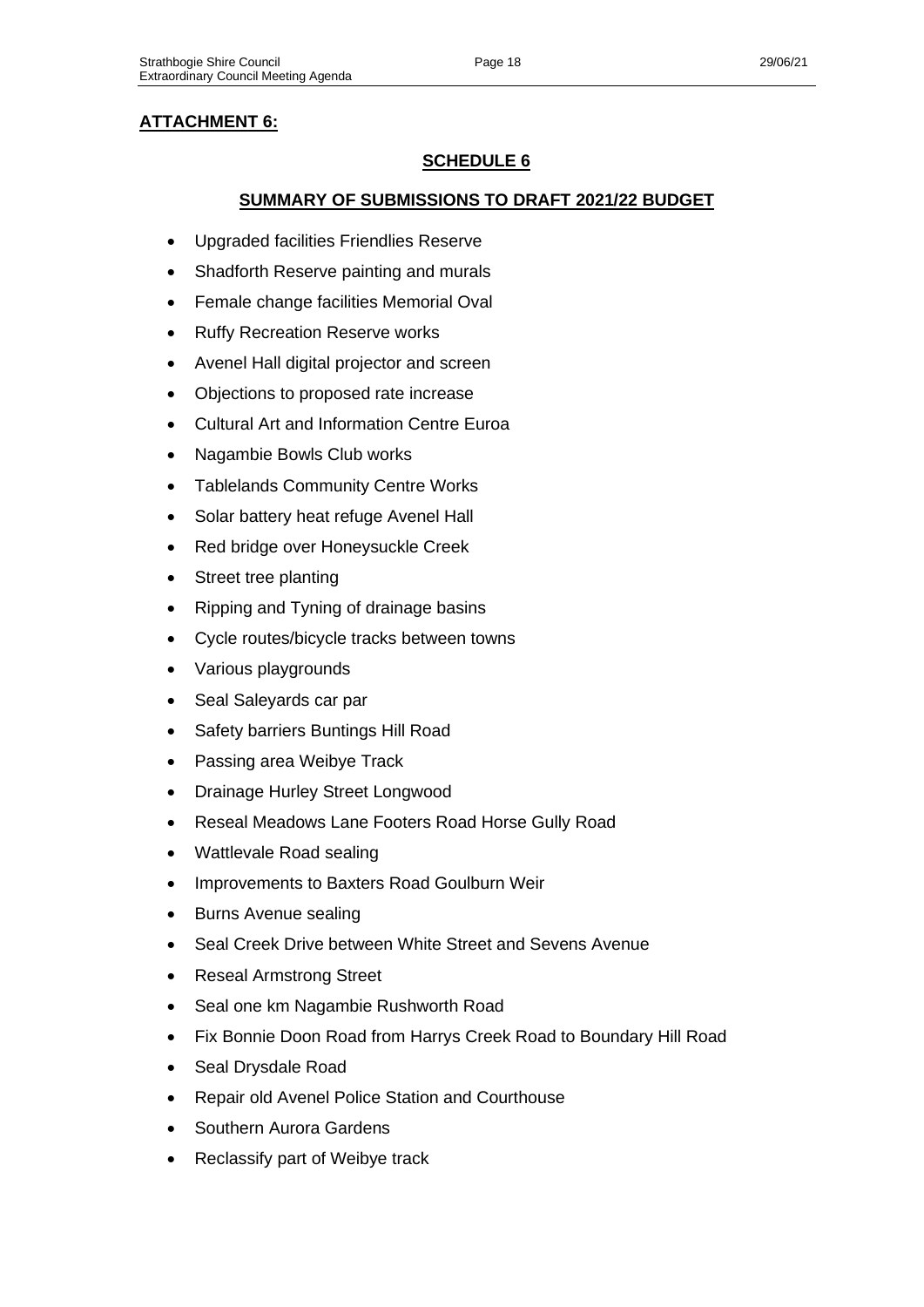- Speed limit Buntings Hill Road
- Relocate green seating outside Euroa Post Office
- Reseal Euroa CFA track
- Longwood Open Space Master Plan
- Reinvigorate Major Mitchell Touring route
- Euroa Street activation
- Murals Euroa and region
- Youth program
- Shop facades Euroa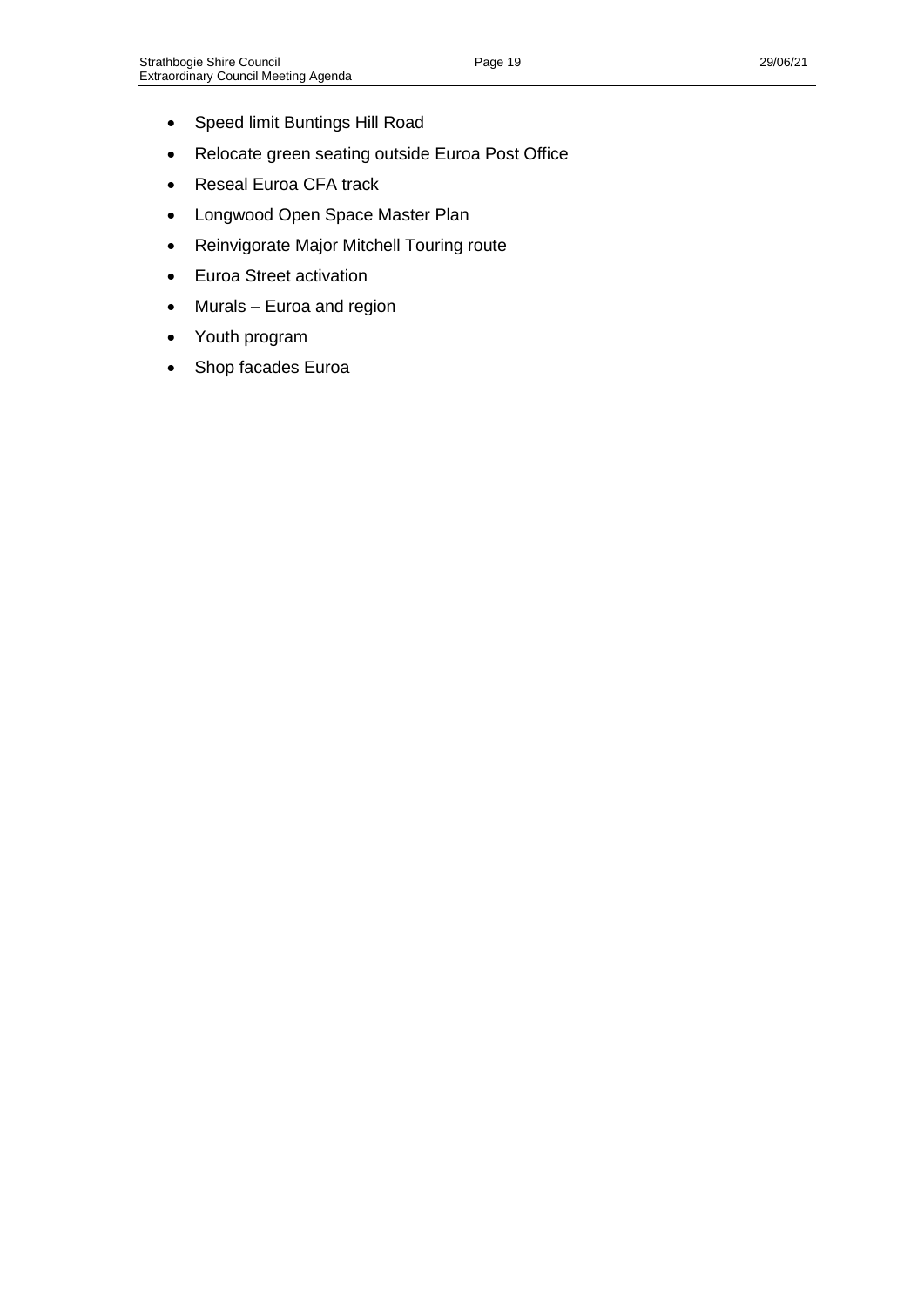Author: Chief Executive Officer

## *EXECUTIVE SUMMARY*

Mayors and Councillors are entitled to receive an allowance for performing their duties as an elected official under section 39 of the Local Government Act 2020 (the 2020 Act).

The introduction of the 2020 Act has seen a change in the approach to setting allowances for the Mayor, Deputy Mayor and Councillors through a determination by the Victorian Independent Remuneration Tribunal (the Tribunal) under the *Victorian Independent Remuneration Tribunal and Improving Parliamentary Standards Act 2019*.

However, the Minister for Local Government is yet to request the Tribunal to review allowances. This means that the former provisions of section 74(1) of the *Local Government Act 1989* (the 1989 Act) are still in force until the Tribunal makes its first determination. Section 39(6) of the 2020 Act provides for this transitional arrangement.

Council must, therefore, undertake a review of Mayoral and Councillor allowances by 30 June 2021.

Under the 1989 Act, allowances for Mayors and Councillors are set through an Order in Council by the Minister for Local Government dated 13 November 2019. There are three tiers of Councils with varying levels of allowance ranges. Strathbogie Shire is in Category 1 (small rural Councils), with the Mayor being able to be paid an allowance up to \$62,884 and Councillors between \$8,833 – \$21,049. The allowances are also subject to the addition of the equivalent superannuation guarantee, which is currently 9.5% and will increase to 10% as of 1 July 2021.

A remote area travel allowance of \$40 per day (and up to a maximum of \$5,000 per annum) per Councillor is a separate allowance that is able to be claimed when travel of more than 50 kilometres from home is required to attend official meetings or functions that are subject to a resolution of Council (eg ordinary Council meetings, committee meetings for which a Councillor is the nominated representative or Committee of Council meetings).

In reviewing allowances, Council sought public input through the formal section 223 process under the 1989 Act, by way of a public notice allowing a minimum of 28 days for written submissions to be received. At the close of the submissions period on Monday 21 June 2021, six (6) submissions regarding the review were received. No submitters requested to be heard in support of their written submission.

A Committee of Council meeting was held at 4.00 p.m. today, Tuesday 29 June 2021, at which time the submissions were formally accepted and reviewed.

After considering the submissions, Councillors must consider the allowances as set in accordance with Category 1 (small rural Councils). It is proposed that Councillors maintain the current allowances as previously determined until such time that Victorian Independent Remuneration Tribunal makes its determination.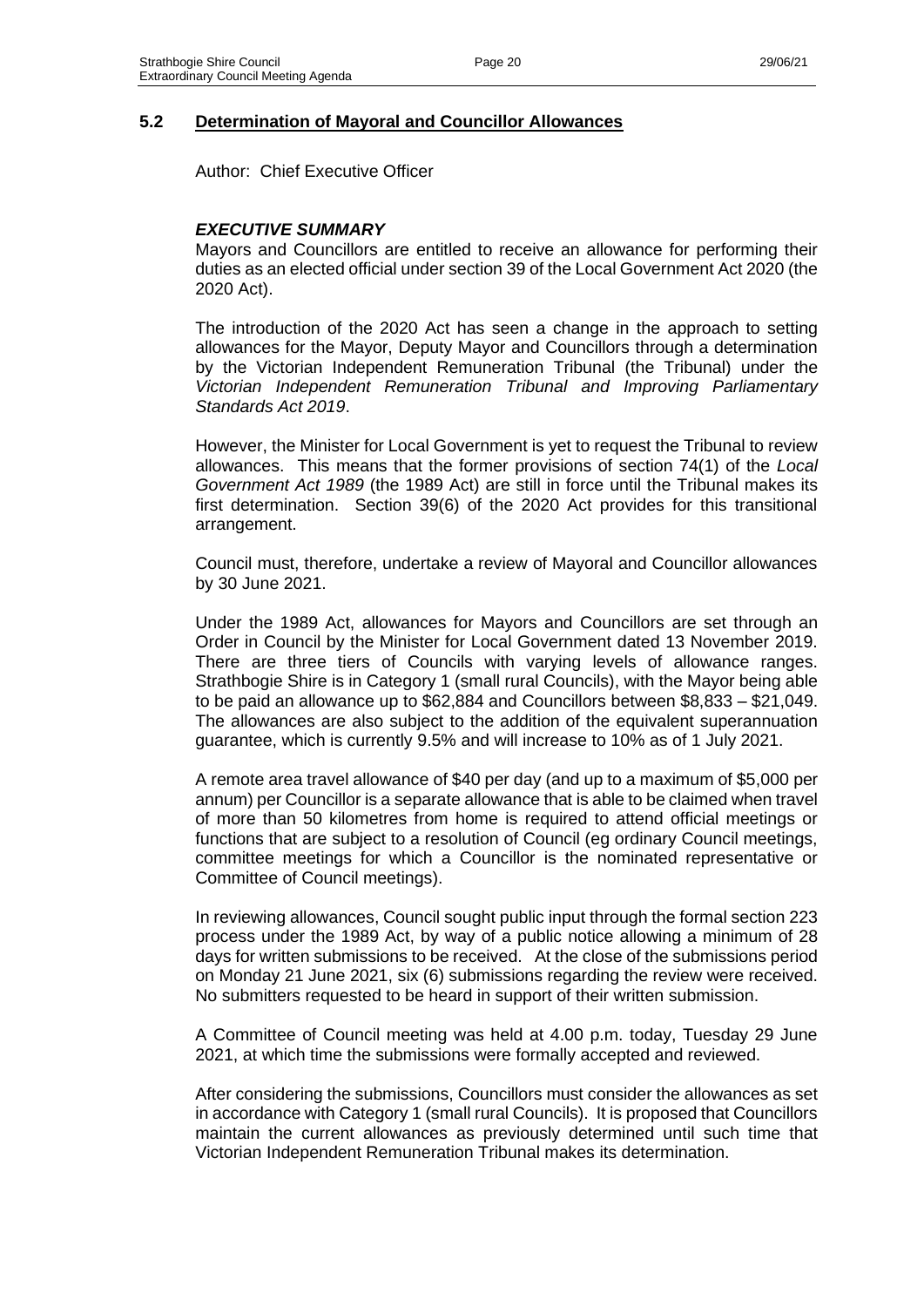## *RECOMMENDATION*

*That Council, under section 74 of the Local Government Act 1989:*

- *1. Sets the allowance level for Councillors and the Deputy Mayor at \$21,049, subject to any automatic future annual adjustments prescribed by the Minister for Local Government and announced in the Victoria Government Gazette, plus an amount equivalent to the superannuation guarantee levy, currently 9.5% and to increase to 10% as of 1 July 2021; and*
- *2. Sets the allowance level for the Mayor at \$62,884, subject to any automatic future annual adjustments prescribed by the Minister for Local Government and announced in the Victoria Government Gazette, plus an amount equivalent to the superannuation guarantee levy, currently 9.5% and to increase to 10% as of 1 July 2021.*

#### *PURPOSE AND BACKGROUND*

Following a review of the review of Mayoral and Councillor allowances and after consideration of the submissions, this report seeks Council endorsement of the proposed allowances plus superannuation guarantee levy and any future annual adjustments prescribed by the Minister for Local Government and announced in the Victoria Government Gazette.

#### *ISSUES, OPTIONS AND DISCUSSION*

One of the overarching governance principles in section 9 of the *Local Government Act 2020* is that priority is to be given to achieving the best outcomes for the municipal community, including future generations.

The Local Government Act 2020 provides for a different approach to setting allowances for the Mayor, Deputy Mayor and Councillors. The Minister for Local Government will request the Victorian Independent Remuneration Tribunal (the Tribunal) to make a determination within six months of the request being made.

As the Minister is yet to request the Tribunal to review allowances, Council is bound by the provisions of the former the 1989 Act until the Tribunal makes its first determination.

This means Council must undertake a review of Mayoral and Councillor allowances by 30 June 2021 after undertaking a public consultation process under section 223 of the 1989 Act.

The Minister has not indexed Mayoral or Councillor allowances in the past 18 months and therefore there has been no change to the ranges for Councillor allowances or the allowance set for a Mayor.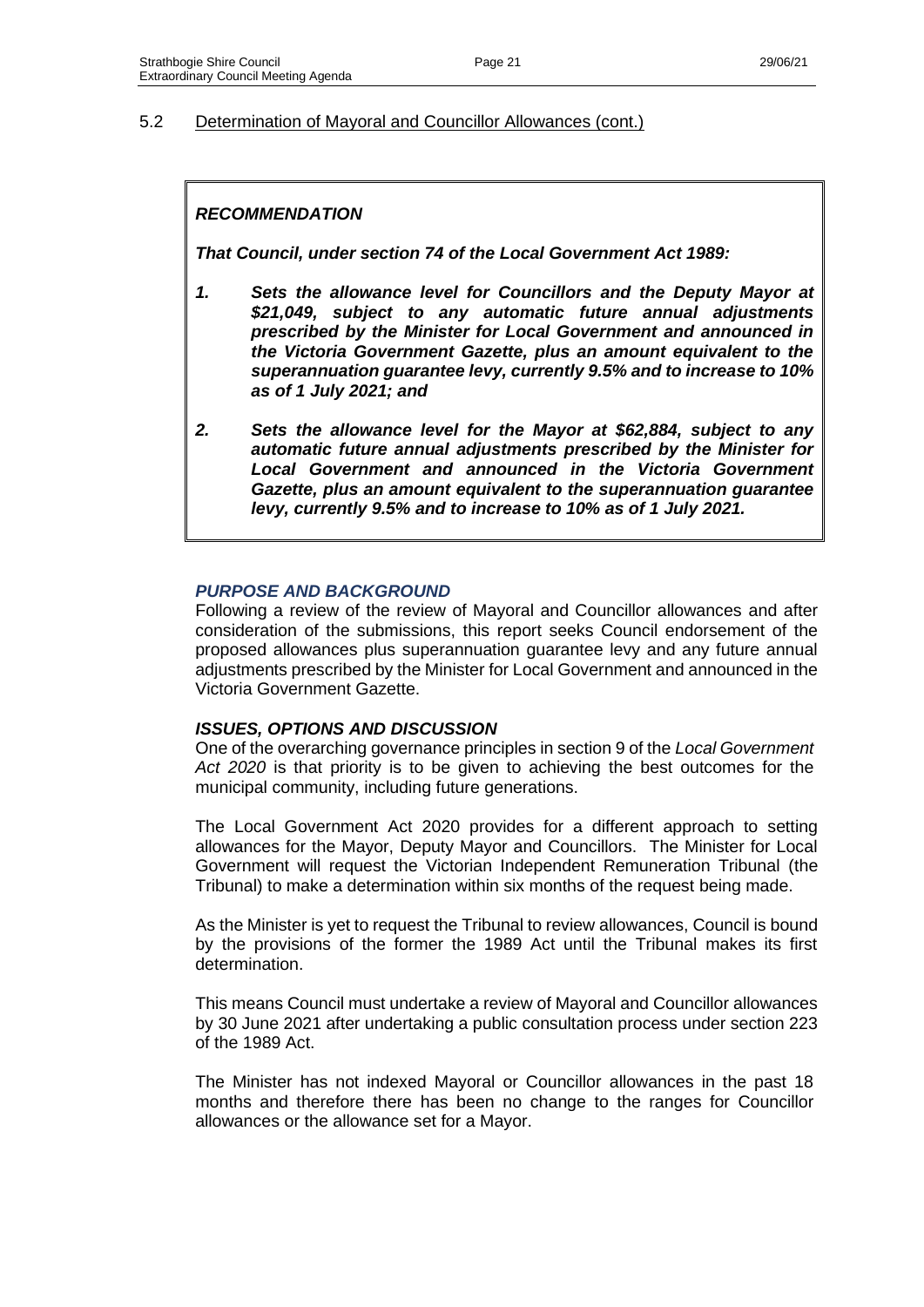Currently, our Mayor and Councillors are paid the maximum permissible allowance. All receive the superannuation equivalent of 9.5% of their allowance. Under section 39(5) of the 2020 Act, Councillors and the Mayor can decide to receive all, part or none of the Councillor and Mayoral allowance. However, these provisions will only come into effect at the end of the year so, at present, Councillors can either elect to receive all of the allowance or no allowance at all.

It should also be noted that, at present, there is no differentiation between the allowance for a Deputy Mayor, now recognised under the 2020 Act as a distinct role, and other Councillors. This is expected to change when the Tribunal makes its first determination in late 2021.

Table 1 below sets out the current range of allowances payable to Category 1 Councils such as Strathbogie Shire Council.

## *Table 1 Mayoral and Councillor Allowances set by Minister Somyurek 13 November 2019*

|             | <b>Allowance Range</b> | 9.5%<br>Superannuation<br><b>Guarantee</b><br><b>Contribution</b> | equivalent   Total Range |
|-------------|------------------------|-------------------------------------------------------------------|--------------------------|
| Mayor       | Up to \$62,884         | Up to \$5974                                                      | Up to \$68,858           |
| Councillors | $$8,833 - $21,049$     | \$839 - 2000                                                      | $$9672 - 23,049$         |

**Note:** An indexation of allowances has not been undertaken by the Minister since 2019. Usually, allowances are indexed to the rate capping figure.

After considering the submissions, Councillors must consider the allowances as set in accordance with Category 1 (small rural Councils) with the following two options:

## *Option1:*

Maintain the current Mayoral and Councillor annual allowances as previously determined by Council resolution and as follows:

- a) Mayoral Allowance: \$\$62,884 plus the equivalent Superannuation Guarantee Contribution; and
- b) Councillor Allowance: \$21,049 plus the equivalent Superannuation Guarantee Contribution.

## *Option 2:*

Amend the current Mayoral and Councillor Allowances in accordance with the allowances ranges as set by the Minister for Local Government as between the ranges as follows:

- a) Mayoral Allowance: Up to \$62,884 plus the equivalent Superannuation Guarantee Contribution; and
- b) Councillor Allowance: Between \$8,833 \$21,049 plus the equivalent Superannuation Guarantee Contribution.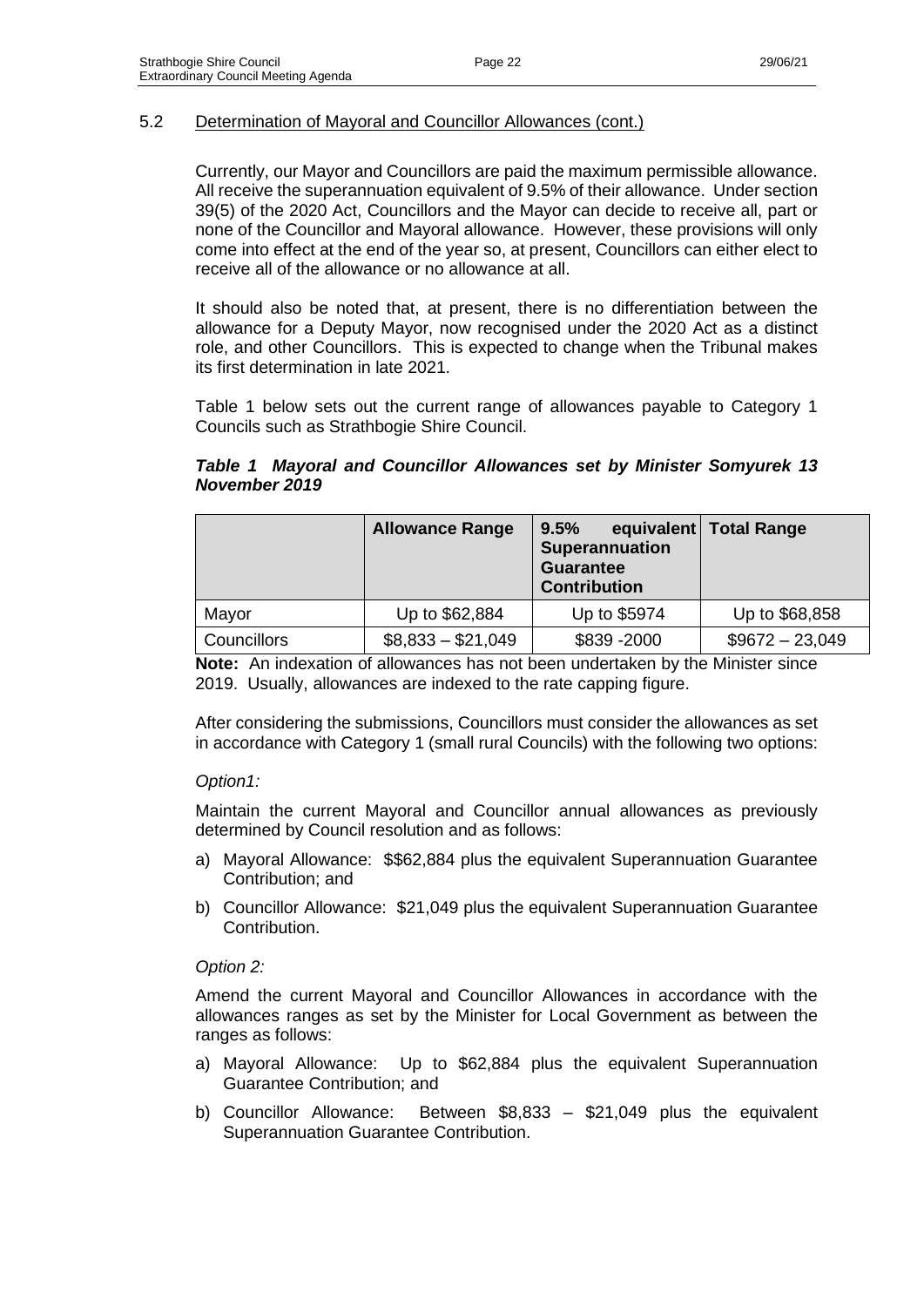Given there has been no change to the quantum allowance amounts since 2019, it is proposed that the allowance rates for the Mayor and Councillors remain at current levels as detailed in Option 1. The allowances are also subject to the addition of the equivalent superannuation guarantee, which is currently 9.5% and will increase to 10% as of 1 July 2021. The legislated superannuation guarantee rate is scheduled to progressively increase by half a percent (0.5%) each year up until 2025, bringing the total employer super to 12% by July 2025.

Further, Council may wish to give particular consideration to the ability to claim a remote area allowance. The relevant current Order in relation to remote area allowances is from 5 July 2012 and states:

#### *Remote area travel allowance*

*....6. If a Councillor, including the Mayor, normally resides more than 50kms by the shortest possible practicable road distance from the location or locations specified for the conduct of ordinary, special or committee meetings of the Council, or any municipal or community functions which have been authorised by Council resolution for the Councillor to attend, he or she must be paid an additional allowance of \$40.00 in respect of each day on which one or more meetings or authorised functions were actually attended by that Councillor, up to a maximum of \$5000 per annum.....*

Section 75(A)(3) of the 1989 Act, which is still in force during the transition arrangement states:

*(3) A Council does not have to pay an allowance to a Councillor or Mayor who does not want to receive an allowance.*

In relation to the remote area allowance, Councillors need to nominate on their monthly expense forms whether or not they wish to claim the allowance on each occasion the criterial for the allowance is met.

#### *COMMUNITY ENGAGEMENT*

One of the overarching governance principles in section 9 of the Local Government Act 2020 is that the municipal community is to be engaged in strategic planning and strategic decision making.

Members of the community had an opportunity to make a written submission to Council providing their views on the allowance review and to also request an opportunity to make a verbal presentation to the Committee of Council appointed to consider submissions on 29 June 2021.

## *POLICY CONSIDERATIONS*

#### Council Plans and Policies

The payment of allowances is consistent with the Council Expenses Policy adopted by Council in June 2020.

#### Regional, State and National Plans and Policies

One of the overarching governance principles in section 9 of the *Local Government Act 2020* is that regional, state and national plans and policies are to be taken into account in strategic planning and decision-making.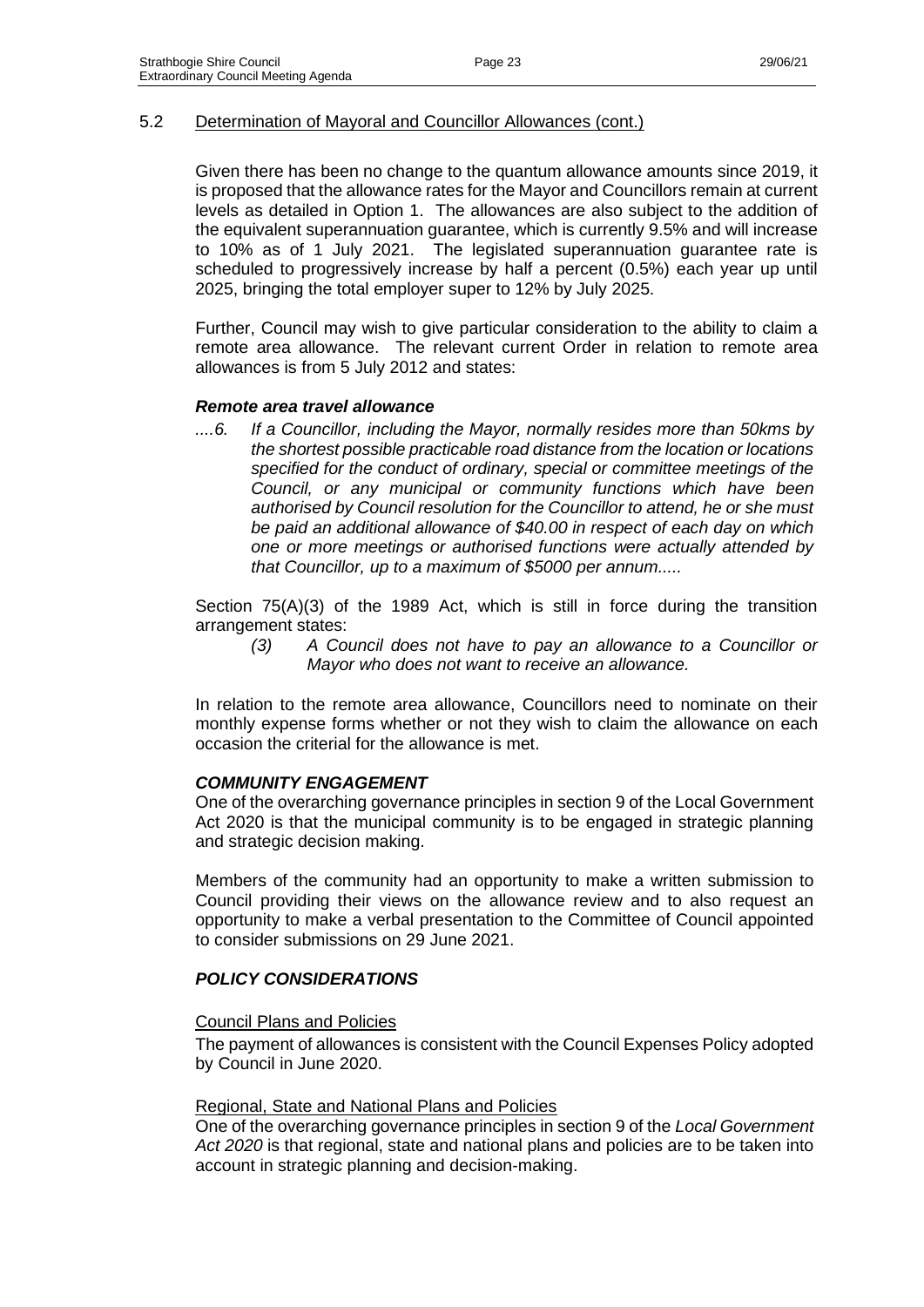The allowance review is in accordance with the Order in Council made by the Minister for Local Government in relation to Strathbogie Shire as a Category 1 Council.

## *LEGAL CONSIDERATIONS*

One of the overarching governance principles in section 9 of the *Local Government Act 2020* is that Council decisions are to be made and actions taken in accordance with the relevant law.

The transition from the 1989 Act provisions relating to Mayor and Councillor allowances to the 2020 Act is complex. Although the 1989 Act's provisions have been repealed, section 39(6) of the 2020 Act allows the provisions of the 1989 Act to remain in force until the Tribunal makes its first determination.

All aspects of the 1989 and 2020 Acts are met through undertaking this review and calling for public submissions through the formal section 223 process. All written submissions were considered by a Committee of Council prior to setting allowances through a resolution.

#### **Conflict of Interest Declaration**

All officers, and/or contractors, involved in the preparation of this report have signed a written declaration that they do not have a conflict of interest in the subject matter of this report.

#### **Transparency**

One of the overarching governance principles in section 9 of the *Local Government Act 2020* is that the transparency of Council decisions, actions and information is to be ensured.

In keeping with the principles of Council's Public Transparency policy, this report seeks maximum disclosure of the allowance review. There was also the opportunity for the public to submit comments for Council's consideration in their final determination of allowance levels until the Victorian Independent Remuneration Tribunal has made its first determination.

#### *FINANCIAL VIABILITY CONSIDERATIONS*

One of the overarching governance principles in section 9 of the *Local Government Act 2020* is that the ongoing financial viability of the Council is to be ensured.

The current 2020-21 budget and draft 2021-22 budget currently out for public comment funds Mayoral and Councillor allowances at the levels identified by this review.

A remote area allowance has not been factored into either the current budget or the forward financial plan as this has not been claimed previously.

Should Councillors determine that they wish to claim the allowances on the days that the criteria set by the Order in Council are met, there will be a shortfall in the funding allocated to Councillor allowances.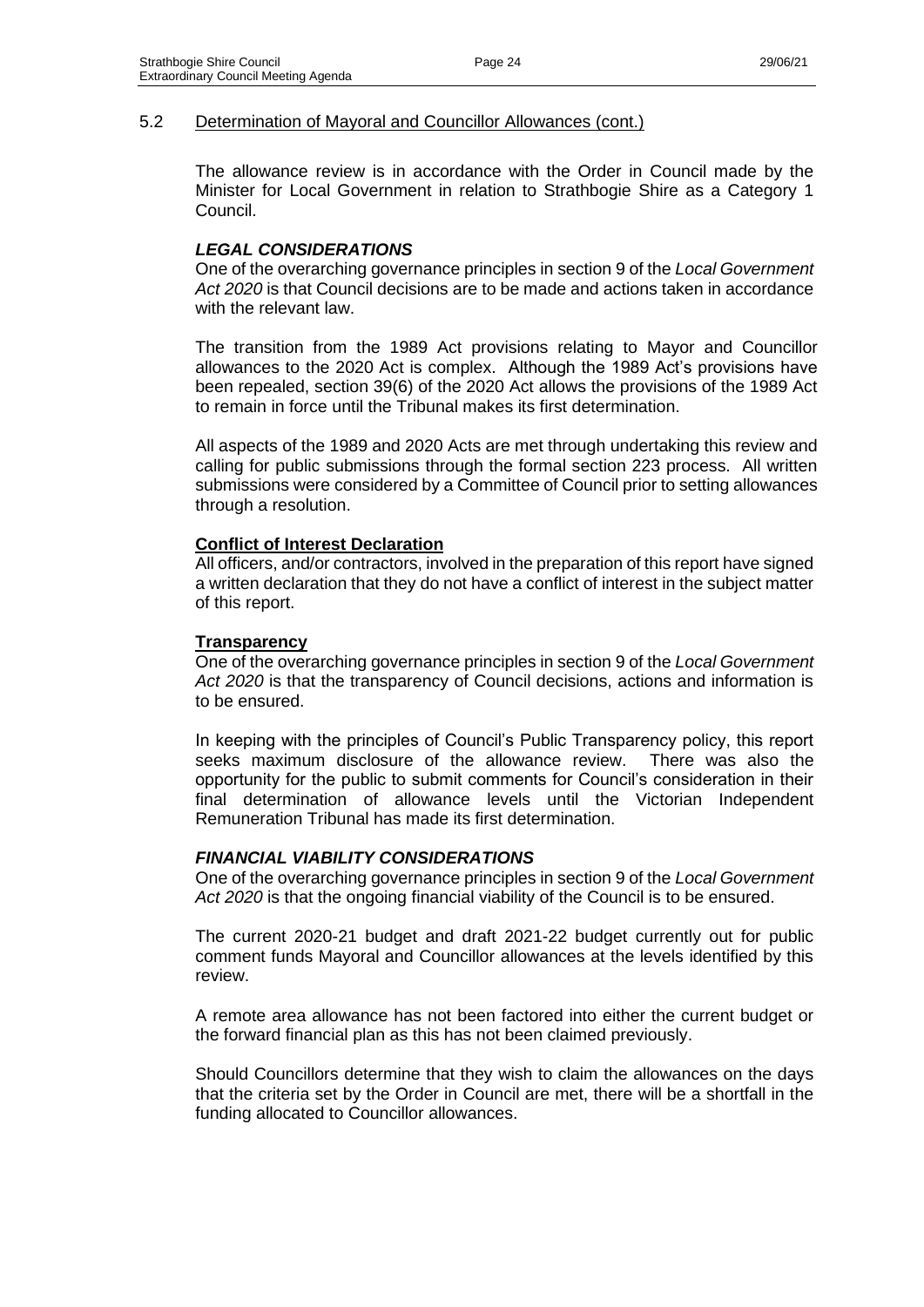It is difficult to identify the additional budget allocation required to fund the remote area allowance given it is dependent on the location of meetings that are held and the number of meetings attended by each Councillor. This is because Councillors would be able to claim a \$40 per day allowance when required to travel more than 50 kilometres from home to attend a Council meeting set by a resolution of Council (eg scheduled Council meetings).

Two Councillors live in locations further than 50 kilometres from the Council Office and there are occasions when meetings are held in excess of 50 kilometres from other Councillors' residences.

It could be in the vicinity of an additional \$2 - 5,000 per annum.

#### *SUSTAINABILITY CONSIDERATIONS*

One of the overarching governance principles in section 9 of the *Local Government Act 2020* is that the economic, social and environmental sustainability of the municipal district, including mitigation and planning for climate change risks, is to be promoted.

This report is not considered to raise any on economic, social, environmental or climate change issues or concerns.

#### *INNOVATION AND CONTINUOUS IMPROVEMENT*

One of the overarching governance principles in section 9 of the *Local Government Act 2020* is the pursuit of innovation and continuous improvement.

This report ensures compliance with former and current legislative requirements and seeks to explain the transition to new mechanisms for the setting of Councillor and Mayoral allowances.

#### *COLLABORATION*

One of the overarching governance principles in section 9 of the *Local Government Act 2020* is that collaboration with other councils, levels of government and statutory bodies is to be sought.

This report and review have been prepared in accordance with advice from Local Government Victoria published in February 2021 stating that all Councils across Victoria were required to review allowances by 30 June 2021.

#### *HUMAN RIGHTS CONSIDERATIONS*

There are no significant impacts or consideration arising from this report in relation to the Charter of Human Rights and Responsibilities Act 2006 aside from the ability of the community to make a submission on the review and receive a fair hearing of their views prior to a decision being made.

#### *CONCLUSION*

A review of Mayoral and Councillor allowances is required to be undertaken prior to June 30 and it is considered that the current allowances be maintained until such time that the first determination by the Victorian Independent Remuneration Tribunal is made.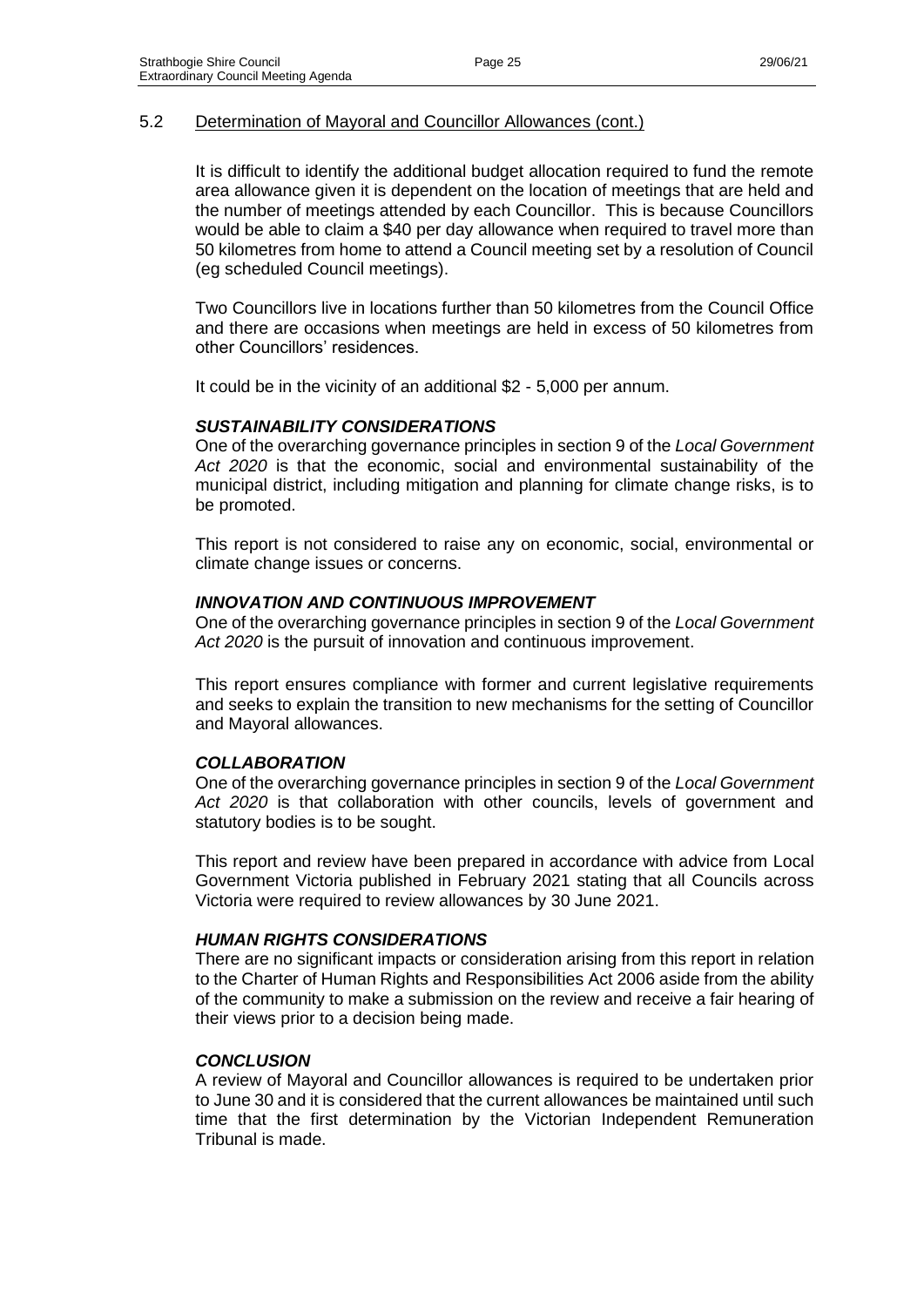All aspects of the 1989 and 2020 Local Government Acts have been considered and complied with in undertaking this review.

The section 223 public consultation process provided the community with an opportunity to voice their opinions and shape the outcome of the review.

On balance, given there has been no change to the quantum allowance amounts since 2019, it is proposed that the allowance rates for the Mayor and Councillors remain at current maximum levels as detailed in Option 1 of the report. The allowances are also subject to the addition of the equivalent superannuation guarantee, which is currently 9.5% and will increase to 10% as of 1 July 2021.

## *ATTACHMENTS*

Nil.